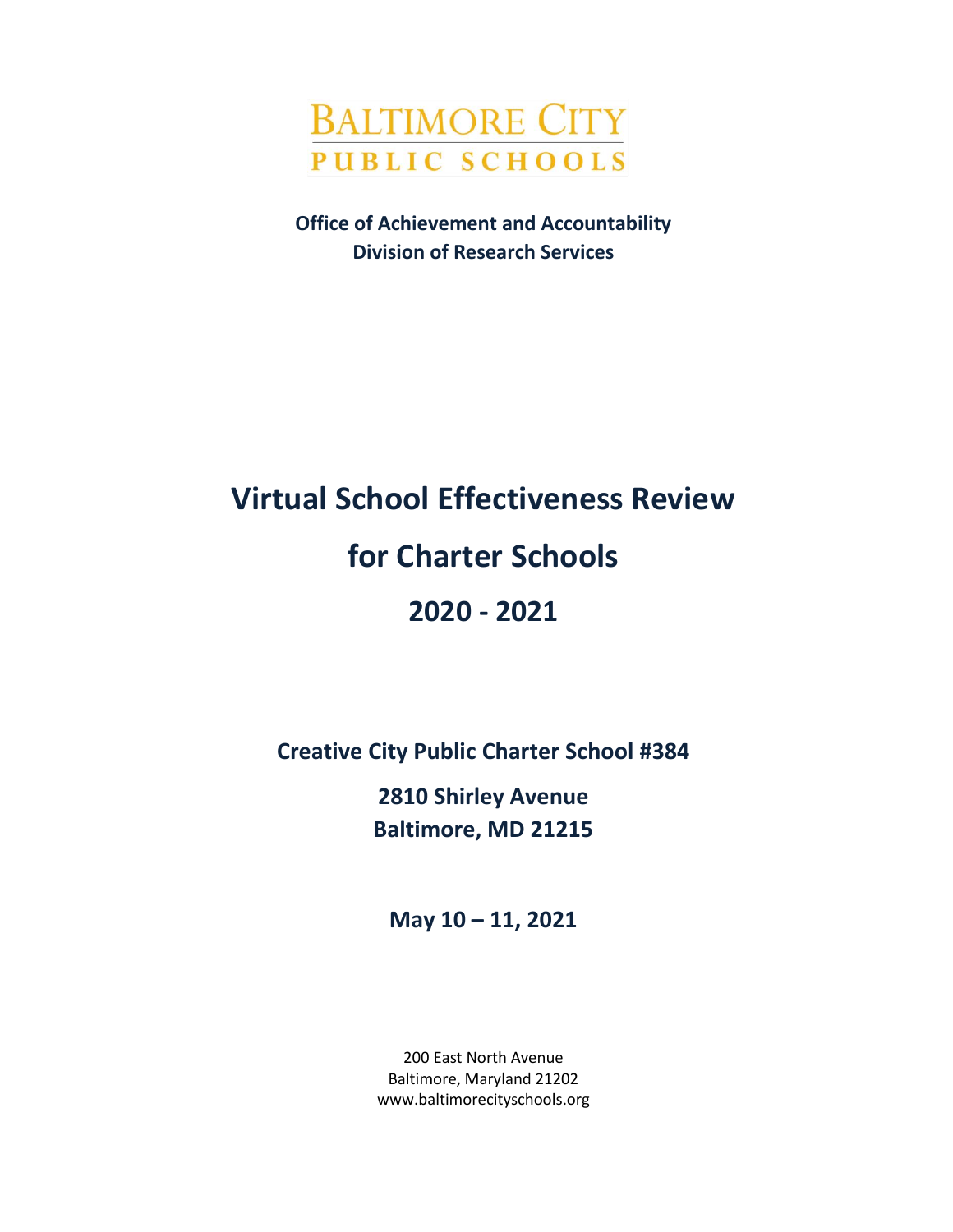## TABLE OF CONTENTS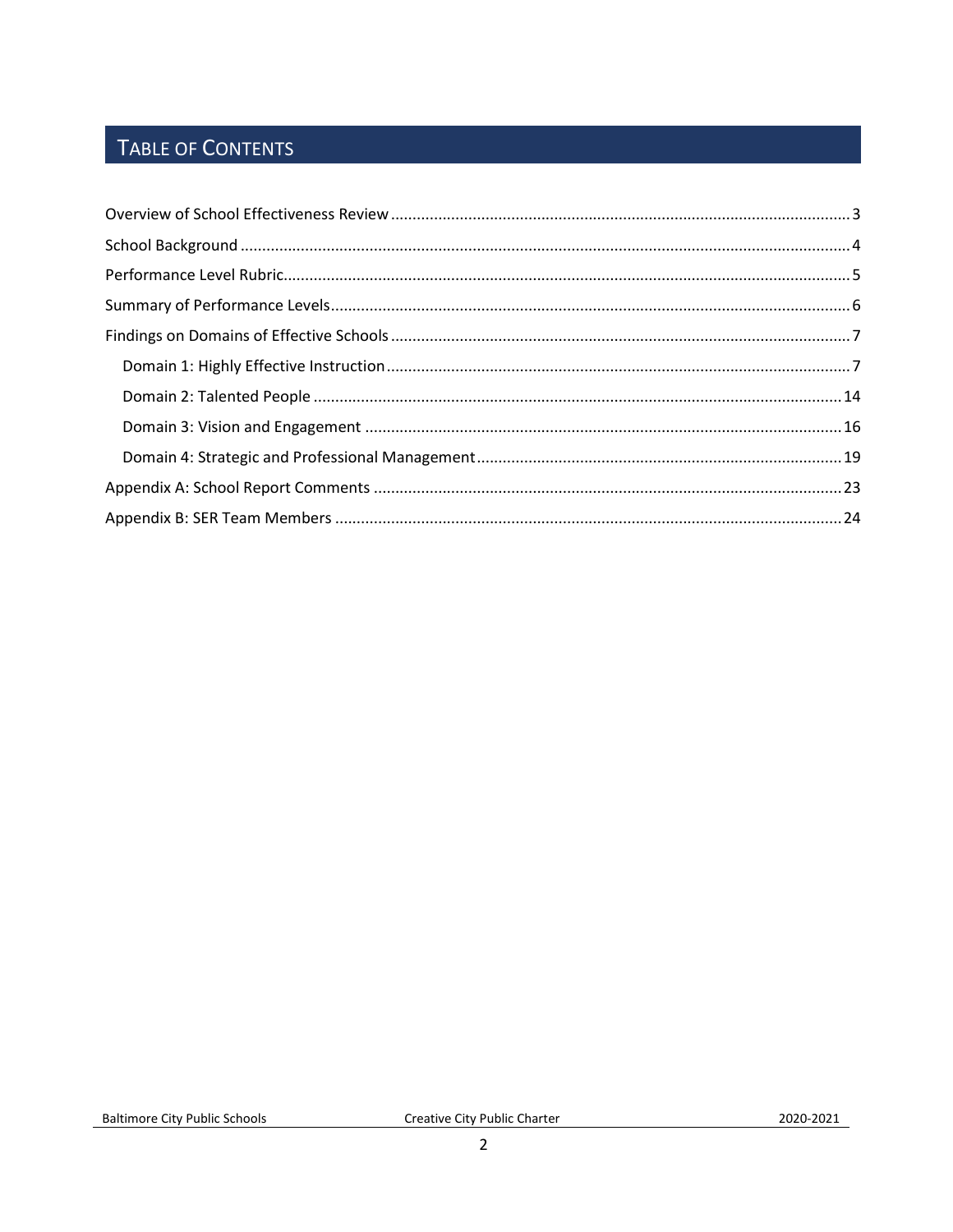### <span id="page-2-0"></span>OVERVIEW OF SCHOOL EFFECTIVENESS REVIEW

Baltimore City Public Schools (City Schools) developed the School Effectiveness Framework and the School Effectiveness Review process in 2009. The School Effectiveness Review (SER) uses trained school reviewers to measure a school's effectiveness against City Schools' School Effectiveness Standards. The School Effectiveness Standards are aligned with City Schools' effectiveness frameworks for teachers and school leaders.

The SER provides an objective and evidence-based analysis of how well a school is working to educate its students. It generates a rich layer of qualitative data that may not be revealed when evaluating a school solely on student performance outcomes. It also provides district and school-level staff with objective and useful information when making strategic decisions that impact student achievement.

**For the 2020-2021 school year SER visits were conducted virtually, due to the COVID-19 pandemic, using a modified and abbreviated version of the SER protocol.** The SER team comprised of representatives from City Schools and consultants from Schoolworks, (an education consulting group) who have extensive knowledge about schools and instruction, gathered information from teachers, students, parents, and leadership during a two-day site visit. During the visit, the SER team observed classrooms, reviewed submitted electronic school documents and conducted virtual focus groups via Microsoft Teams or Zoom platforms, with school leadership, teachers, students, and parents. For classroom observations schools submitted one recorded synchronous lesson from each of the school's academic content teachers. The Team Lead then randomly selects 60% of lessons submitted to observe. Lessons were observed during the beginning, middle, and end of the recording.

The SER team analyzed evidence collected over the course of the visit to determine the extent to which key actions have been adopted and implemented at the school. This report summarizes the ratings in the four domains and related key actions, provides evidence to support the ratings, and – based on a rubric – allocates a performance level for each key action. Those key actions that were not rated for the virtual SER have been grayed out in the report. More information about the SER process is detailed in the School Effectiveness Review protocol, located on the City Schools website and available upon request from the Office of Achievement and Accountability in City Schools.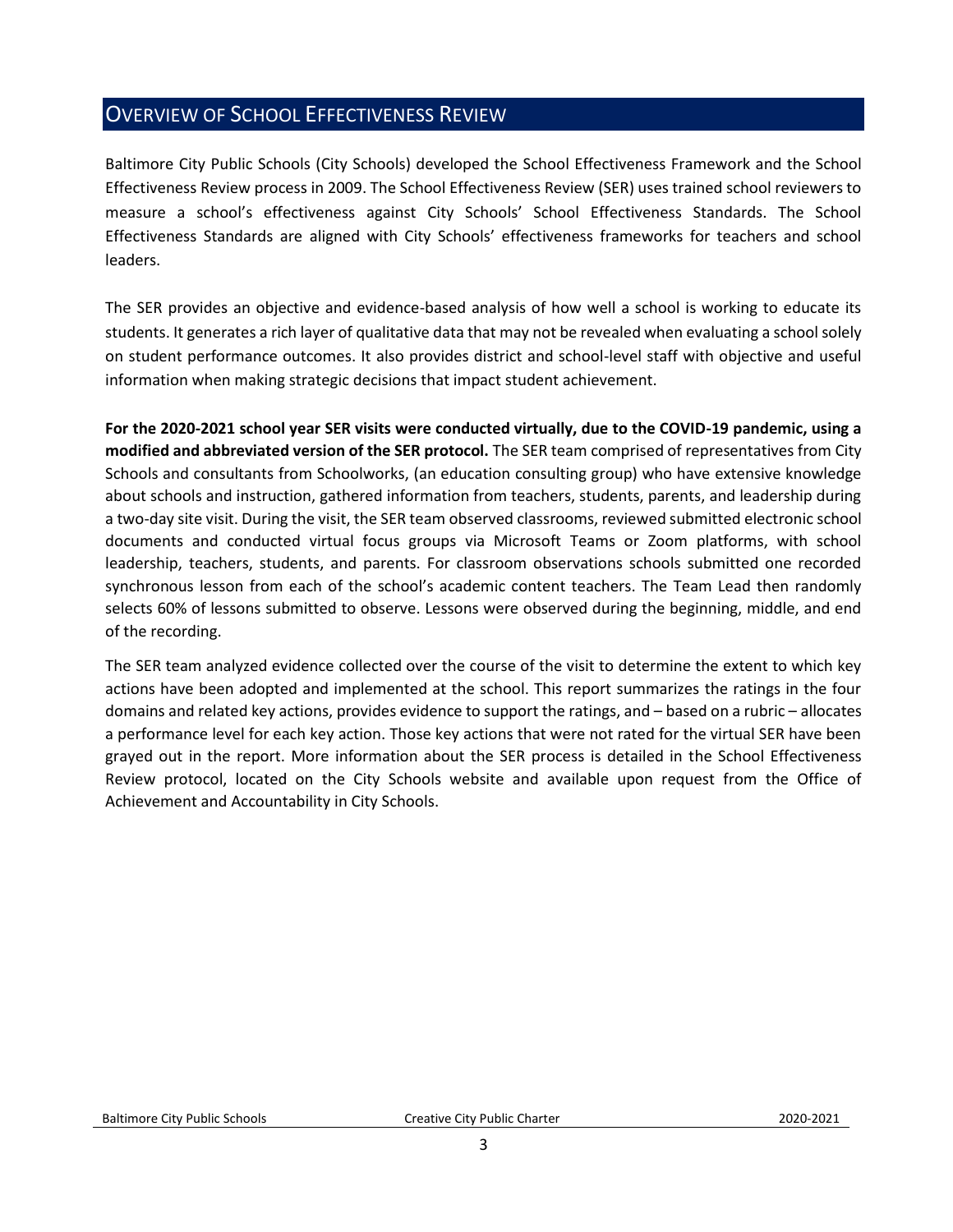### <span id="page-3-0"></span>SCHOOL BACKGROUND

Creative City Public Charter School serves approximately 350 students in kindergarten through 8<sup>th</sup> grade. The school is in the northwest quadrant Baltimore.

#### **Virtual SER Context**

Creative City Public Charter School has been virtual since the beginning of the year. At the time of the site visit (May 10-11, 2021) some students had returned to in-person learning. All classroom observations conducted for the purpose of this report were recorded prior to the visit.

### **School Leadership and Staffing:**

The principal, Traci Mathena, has been at the school for 5 years and with the district for 20 years in various roles. For the purpose of this SER site visit, staff designated as school leadership are listed below.

<span id="page-3-1"></span>

| <b>School Leadership Focus Group Members</b> |                              |  |
|----------------------------------------------|------------------------------|--|
| <b>Name</b>                                  | Role                         |  |
| Traci Mathena                                | Principal                    |  |
| Stephen Peterson                             | <b>Educational Associate</b> |  |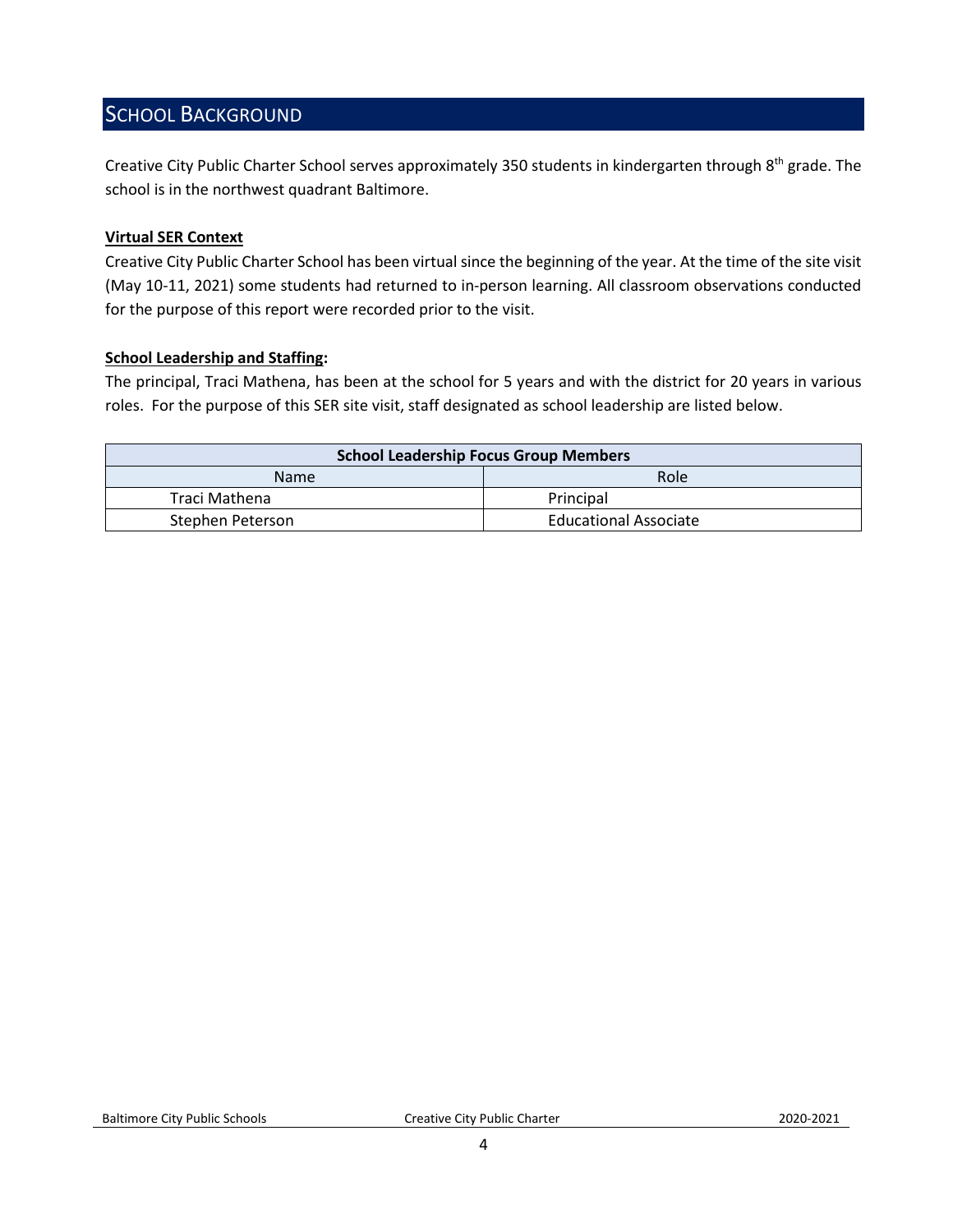### PERFORMANCE LEVEL RUBRIC

The SER team will use the following guidance to select a performance level for each key action. Note that the quality standard for each performance level is based upon: the extent to which the SER team finds multiple types<sup>1</sup> and multiple sources<sup>2</sup> of evidence AND the extent to which the SER team finds evidence of high levels of adoption and/or implementation of a practice or system. The SER team will also reflect on the Instructional Framework and School Leadership Framework in their analysis prior to assigning a rating for each key action.



Levels of Adoption and/or Implementation

|                | Extent to which SER Team Finds Multiple<br>Types and Multiple Sources of Evidence | Extent to which SER Team Finds Evidence of High<br>Levels of Adoption and/or Implementation                                                                                                                                                                                                                                                                                                                                                    | Key:<br>Not Effective:<br>Developing:<br>Effective:<br><b>Highly Effective:</b> |  |
|----------------|-----------------------------------------------------------------------------------|------------------------------------------------------------------------------------------------------------------------------------------------------------------------------------------------------------------------------------------------------------------------------------------------------------------------------------------------------------------------------------------------------------------------------------------------|---------------------------------------------------------------------------------|--|
| <b>Rating</b>  | Performance<br><b>Level</b>                                                       | <b>Quality Standard</b>                                                                                                                                                                                                                                                                                                                                                                                                                        |                                                                                 |  |
| 1              | <b>Not Effective</b>                                                              | Evidence indicates that the key action is not a practice or system that has been<br>adopted and/or implemented at the school, or the level of<br>adoption/implementation does not improve the school's effectiveness.                                                                                                                                                                                                                          |                                                                                 |  |
| $\overline{2}$ | <b>Developing</b>                                                                 | Evidence indicates that the key action (including some indicators) is a practice or<br>system that is emerging at the school, but that it has not yet been implemented at<br>a level that has begun to improve the school's effectiveness, OR that the impact of<br>the key action on the effectiveness of the school cannot yet be fully determined.                                                                                          |                                                                                 |  |
| 3              | <b>Effective</b>                                                                  | Evidence indicates that the key action (including most indicators) is a practice or<br>system that has been adopted at the school, and is implemented at a level that is<br>improving the school's effectiveness.                                                                                                                                                                                                                              |                                                                                 |  |
| 4              | <b>Highly Effective</b>                                                           | Evidence indicates that the key action (including all indicators) is a practice or<br>system that has been fully adopted at the school, and is implemented at a level<br>that has had a strong, significant or sustainable impact on the school's<br>effectiveness.                                                                                                                                                                            |                                                                                 |  |
| of the visit.  |                                                                                   | <sup>1</sup> "Multiple types of evidence" is defined as evidence collected from two or more of the following: document review,<br>stakeholder focus groups; and classroom observations.<br><sup>2</sup> "Multiple sources of evidence" is defined as evidence collected from three or more stakeholder focus groups; two or<br>more documents; and/or evidence that a descriptor was documented in 75% or more of lessons observed at the time |                                                                                 |  |

 $\overline{a}$  $1$  "Multiple types of evidence" is defined as evidence collected from two or more of the following: document review, stakeholder focus groups; and classroom observations.

<sup>&</sup>lt;sup>2</sup> "Multiple sources of evidence" is defined as evidence collected from three or more stakeholder focus groups; two or more documents; and/or evidence that a descriptor was documented in 75% or more of lessons observed at the time of the visit.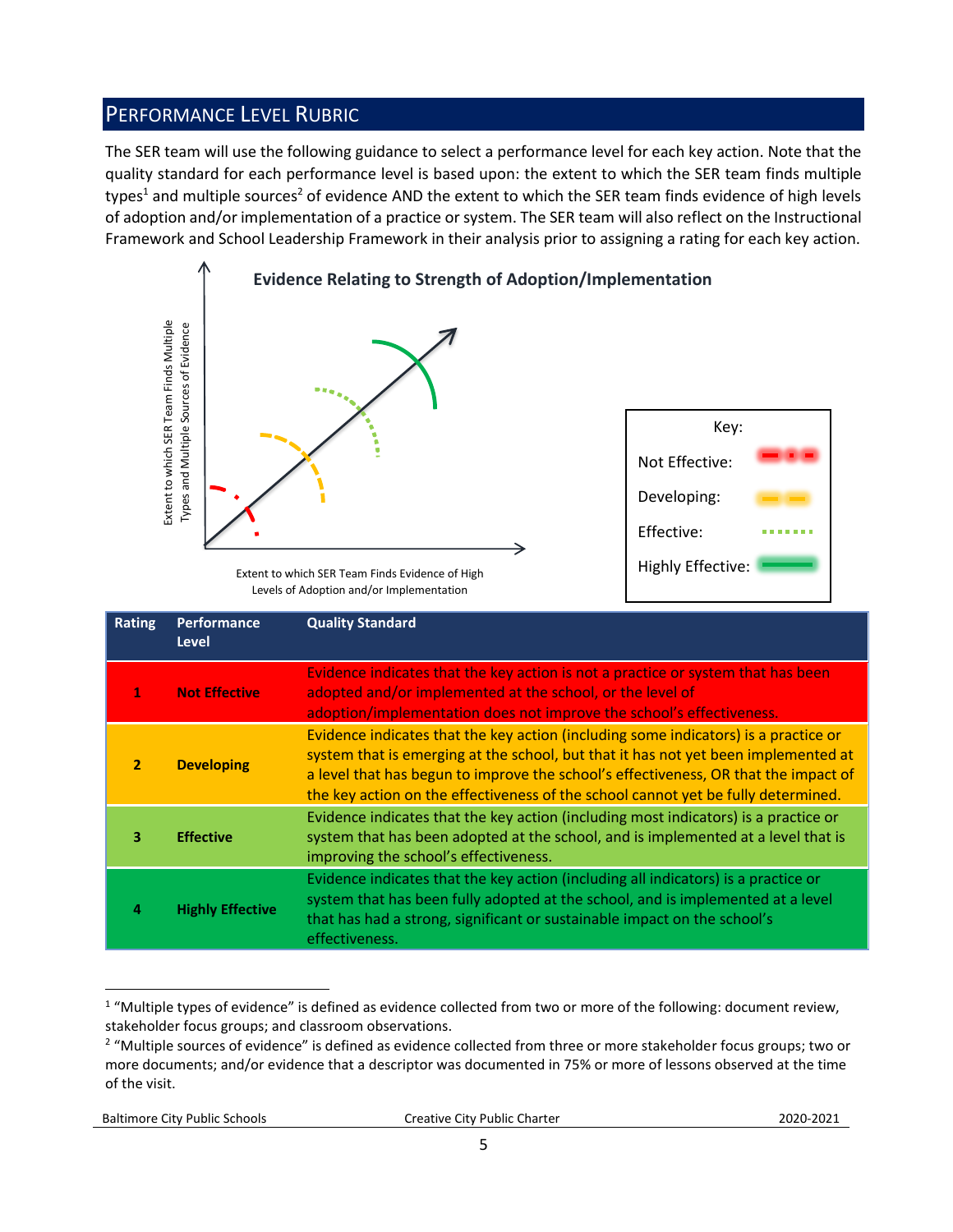### <span id="page-5-0"></span>SUMMARY OF PERFORMANCE LEVELS

Based on trends found in the collected evidence, the SER team assigns a performance level to each key action.

**Please note: due to the COVID-19 pandemic and the shift to virtual learning, the School Effectiveness Standards have been reduced for this academic year. Key actions and indicators highlighted in grey are not under review during the 2020-2021 SER review cycle**.

|                 |                         |                  | <b>Performance Levels</b> |                      |
|-----------------|-------------------------|------------------|---------------------------|----------------------|
| <b>Domains</b>  | Level 4:                | Level 3:         | Level 2:                  | Level 1:             |
| and Key Actions | <b>Highly Effective</b> | <b>Effective</b> | <b>Developing</b>         | <b>Not Effective</b> |

| <b>Domain 1: Highly Effective Instruction</b>                                                                                                               |                         |
|-------------------------------------------------------------------------------------------------------------------------------------------------------------|-------------------------|
| 1.1 School leadership supports highly effective instruction.                                                                                                | <b>Developing</b>       |
| 1.2 Teachers use multiple data sources to adjust practice.                                                                                                  | <b>Not Rated</b>        |
| 1.3 Teachers deliver highly effective instruction.                                                                                                          | <b>Effective</b>        |
| 1.4 Teachers establish a classroom environment in which teaching and learning can occur.                                                                    | <b>Not Rated</b>        |
| <b>Domain 2: Talented People</b>                                                                                                                            |                         |
| 2.1 The school implements systems to select effective teachers and staff whose skills and<br>beliefs meet the needs of the school.                          | <b>Not Rated</b>        |
| 2.2 The school develops teacher and staff capacity through individualized support and<br>professional development.                                          | <b>Effective</b>        |
| <b>Domain 3: Vision and Engagement</b>                                                                                                                      |                         |
| 3.1 The school has a clear vision and mission that promotes a student-centered, culturally<br>relevant learning that prepares students for future success.  | <b>Effective</b>        |
| 3.2 The school cultivates and sustains open communication and decision-making<br>opportunities with families and the community.                             | <b>Highly Effective</b> |
| 3.3 The climate and culture of the school creates a welcoming learning environment that<br>meets the academic, social, and emotional needs of each student. | <b>Not Rated</b>        |
| <b>Domain 4: Strategic and Professional Management</b>                                                                                                      |                         |
| 4.1 The school establishes clear goals for student achievement and tracks progress towards<br>goals.                                                        | <b>Developing</b>       |
| 4.2 The school allocates and deploys the resources of human capital and funding to address<br>the priority growth goals for student achievement.            | <b>Effective</b>        |
| 4.3 School's board of trustees (or operator) provides competent stewardship and oversight<br>of the school.                                                 | <b>Effective</b>        |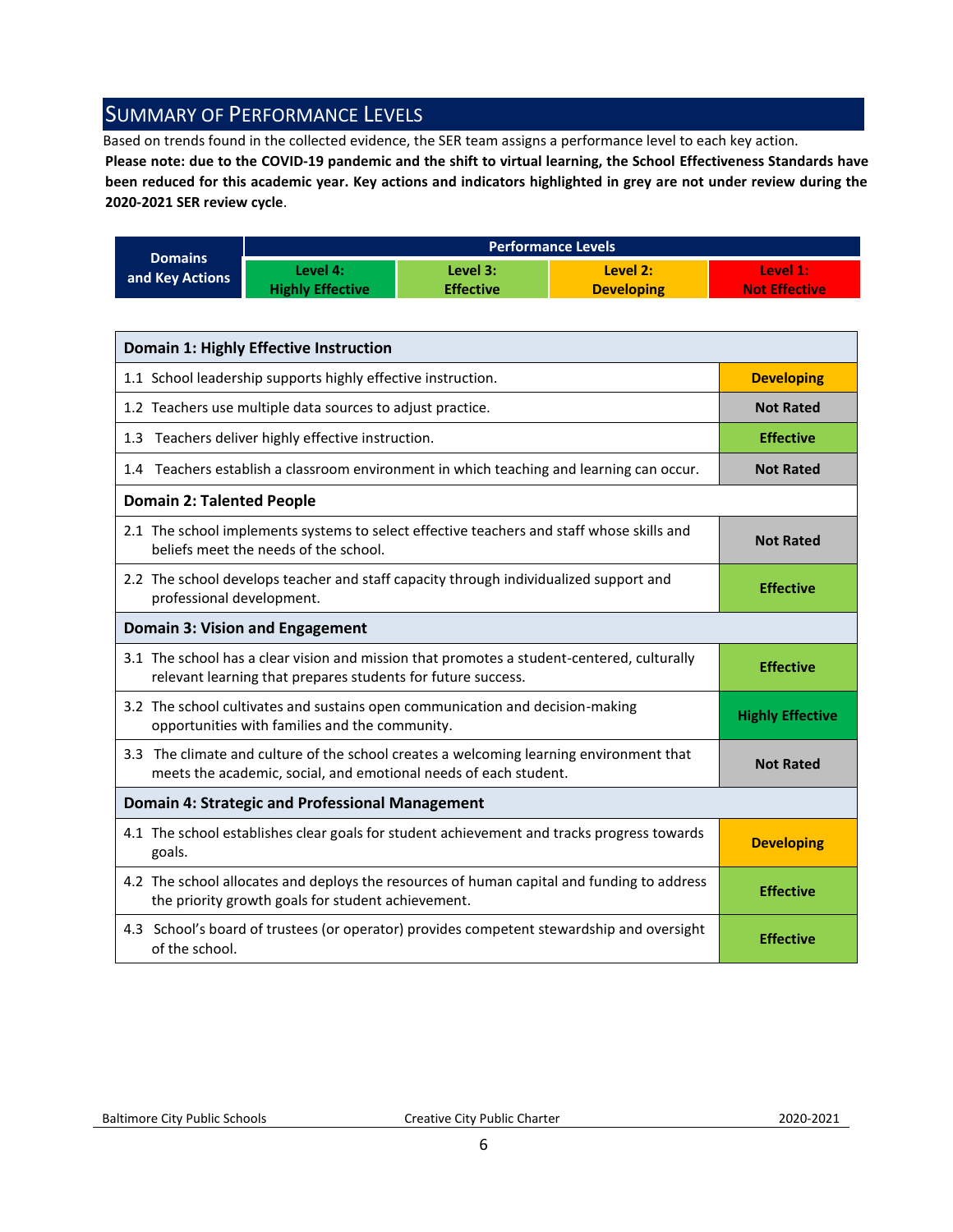<span id="page-6-0"></span>

| <b>FINDINGS ON DOMAINS OF EFFECTIVE SCHOOLS</b> |                                     |                              |                               |                                  |  |
|-------------------------------------------------|-------------------------------------|------------------------------|-------------------------------|----------------------------------|--|
| <b>Domains</b>                                  |                                     |                              | <b>Performance Levels</b>     |                                  |  |
| and Key Actions                                 | Level 4:<br><b>Highly Effective</b> | Level 3:<br><b>Effective</b> | Level 2:<br><b>Developing</b> | Level 1:<br><b>Not Effective</b> |  |
|                                                 |                                     |                              |                               |                                  |  |

### <span id="page-6-1"></span>**Domain 1: Highly Effective Instruction**

| <b>Key action</b><br>1.1 | School leadership supports highly effective instruction. | <b>Developing</b> |
|--------------------------|----------------------------------------------------------|-------------------|
|--------------------------|----------------------------------------------------------|-------------------|

- School leadership ensures oversight of pacing and some oversight in the planning of the curricula through oversight of standards-based units and lessons. School leadership reported that teachers are expected to have lesson plans available a week in advance and monitored by team leads or members of the Instructional Leadership Team. However, some teachers reported no specific guidance on lesson plan submission. Moreover, the school submitted limited documents supporting informal feedback on lesson plan expectations. Teachers added that teachers reviewed academic programs to develop scope and sequences and modify lessons to include inclusive text. School leadership and teacher reported that pacing is addressed in weekly grade level team meetings. A review of the April 21, 2021, first grade team meeting notes reveals a decision to combine modules to address pacing. Further, a review of a fourth-grade team meeting agenda reveals agenda topics such as "where are we" regarding lesson progressions. Lastly, teachers noted that team meeting notes are shared with school leadership.
- School leadership provides actionable feedback and guidance to teachers, aligned with the Instructional Framework. School leadership and teachers reported that teachers are formally observed and afforded a pre-observation conference to discuss expectations, and a postobservation conference. Teachers shared that the post-observation conference is used to discuss glows and grows as measured by the Instructional Framework. Teachers also noted that they can watch their formal observation during the post-observation conference. Review formal observations reveal that school leadership provided comments and examples per Teach Action. Regarding informal feedback, school leadership shared that providing informal feedback this year has been challenging due to virtual teaching and learning, and a delayed reopening. Some teachers reported receiving informal feedback on an average of two to three times per trimester, while other teachers simply noted that informal feedback was provided less often this year. Teachers added that school leadership's feedback has improved their practice. One teacher noted improvements in the teacher's virtual instruction. A review of one email from school leadership to a teacher regarding an informal observation, mentioned wonderings and considerations such as, "When you write your lesson plan, how will you implement this lesson? Please make sure to describe how you are connecting what they are learning to why they are learning it." A review of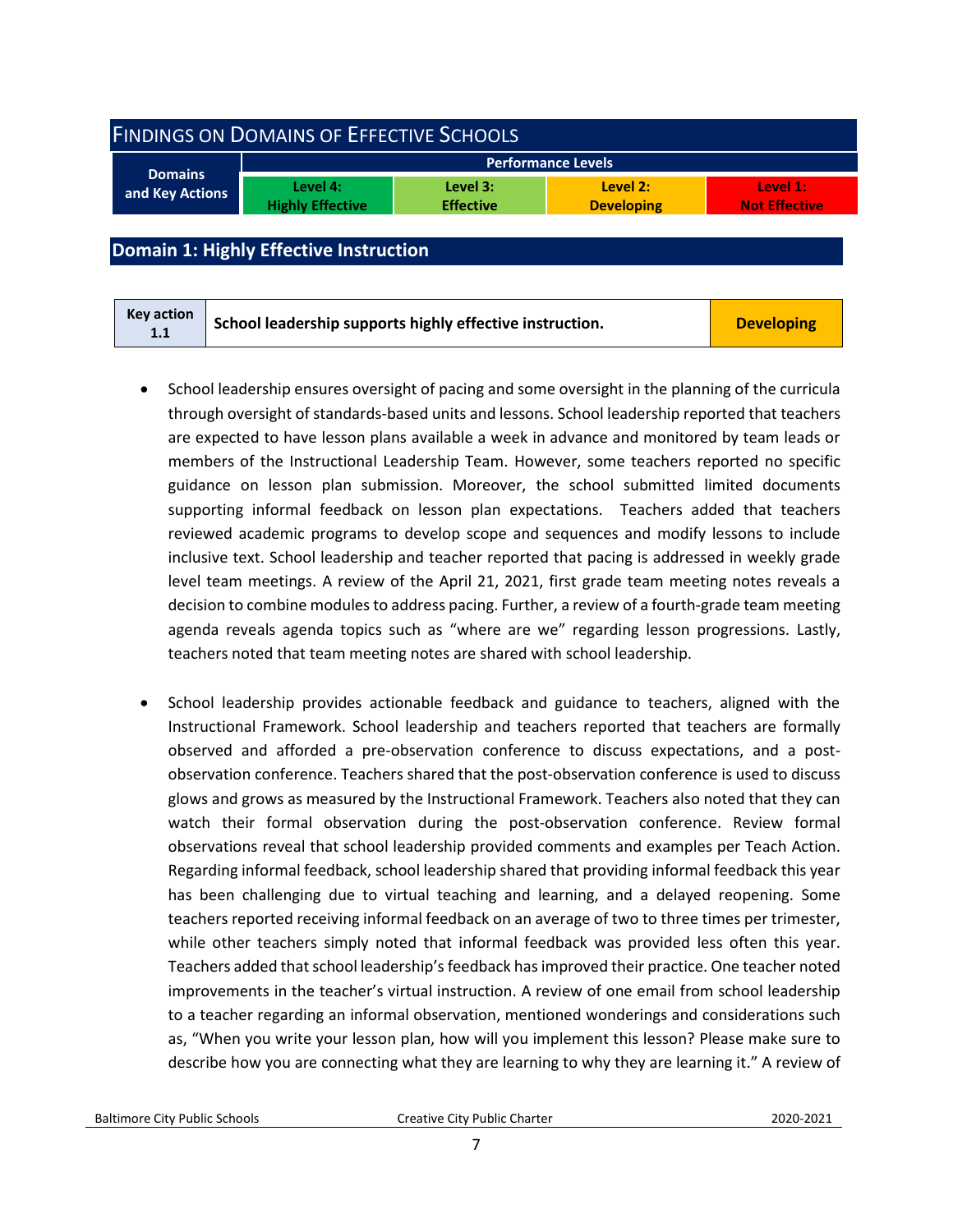other correspondencesfrom school leadership to teacher reveals that some feedback was general in nature and did not always include suggestions and next steps.

• School leadership is beginning to ensure the use of a student data cycle. School leadership, the operator and teachers reported that teachers use data from programs such as Let's Go Learn and Fountas & Pinnell to inform instructional practices. Stakeholder groups reported that student data is monitored through online data spreadsheets, weekly team meetings, and monthly Instructional Leadership Team meetings. A review of one online spreadsheet confirms the use of Let's Go Learn data. Further, a review of the February 16, 2021, fifth grade team meeting agenda identifies topics such as student attendance data, student achievement data, and middle of year (MOY) Let's Go Learn assessments. School leadership and teachers reported that data is used to categorize students by academic performance and offer remedial supports such as small group instruction, afterschool programming, and time with intervention staff. Moreover, both stakeholder groups also shared that accelerated learning opportunities include Center for Talented Youth (CTY) programming and Gifted and Advanced Learning (GAL). A review of student Individual Learning Plans (ILP) confirms a GAL program. However, when asked about the steps involved in the established student data cycle, school leadership shared that there is not a specific process and teachers reported a need for a streamlined data system.

|     | Key action $\vert$ Teachers use multiple data sources to adjust practice to meet | <b>Not rated</b> |
|-----|----------------------------------------------------------------------------------|------------------|
| 1.2 | learners' unique needs.                                                          |                  |

- Teachers plan instruction in response to data
- Teachers appropriately recommend students for structured, school-wide interventions.
- Teachers appropriately recommend students for structured, school-wide opportunities for acceleration.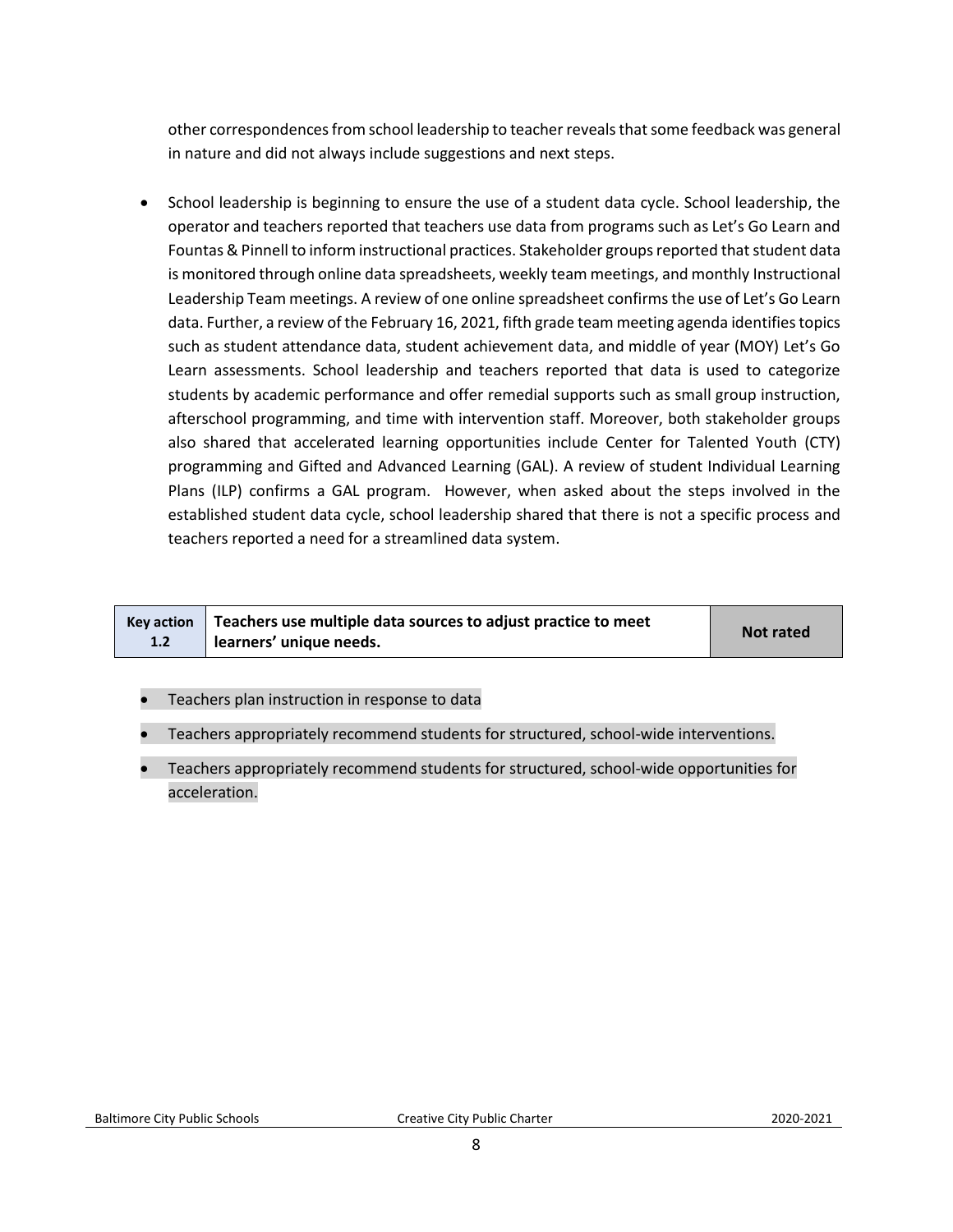| Key action<br>1.3 | Teachers deliver highly effective instruction. | <b>Effective</b> |
|-------------------|------------------------------------------------|------------------|
|-------------------|------------------------------------------------|------------------|

*Data for Key Action 1.3 was collected from classroom observations in order to provide trends in instruction across the school, as it relates to Teach Action 1-6 of the Instructional Framework. During each classroom visit, the observer collects evidence based on his/her observations and then determines*  whether the indicator was "evident", "partially evident" or "not evident" for each of the 14 indicators. *Below is the summary of the 9 classroom observations that were conducted.* 

• Some teachers use and communicate standards-based lesson objectives and align learning activities to the stated lesson objectives.

| <b>Communication of objective</b>                                                                                                                                                                                                                                                                                                                                                                                                                                   | Evident | Partially<br>Evident        | <b>Not</b><br>Evident |
|---------------------------------------------------------------------------------------------------------------------------------------------------------------------------------------------------------------------------------------------------------------------------------------------------------------------------------------------------------------------------------------------------------------------------------------------------------------------|---------|-----------------------------|-----------------------|
| <b>Evident:</b> Teachers communicate lesson objectives to students by explaining<br>and/or referencing it during lessons.<br>Partially Evident: Teachers communicate lesson objectives by posting it.<br>Not Evident: Teachers do not communicate lesson objectives to students.                                                                                                                                                                                    | 67%     | 0%                          | 33%                   |
| Learning activities and resources align with lesson objective                                                                                                                                                                                                                                                                                                                                                                                                       | Evident | <b>Partially</b><br>Evident | <b>Not</b><br>Evident |
| <b>Evident:</b> Lesson activities and resources have a clear and intentional purpose<br>and are aligned with lesson objectives.<br>Partially Evident: Lesson activities and resources are generally aligned with<br>lesson objectives and/or some tasks have a clear, intentional purpose.<br>Not Evident: Lesson activities and resources are not aligned with lesson<br>objectives OR Lesson activities and resources do not have a clear intentional<br>purpose. | 33%     | 67%                         | 0%                    |

• Teachers present content in various ways and emphasize key points to make content clear.

| Accurate, grade-level content                                                                                                                                                                                                                                                                                                                                                                        | <b>Evident</b> | Partially<br>Evident        | <b>Not</b><br><b>Evident</b> |
|------------------------------------------------------------------------------------------------------------------------------------------------------------------------------------------------------------------------------------------------------------------------------------------------------------------------------------------------------------------------------------------------------|----------------|-----------------------------|------------------------------|
| <b>Evident:</b> Teachers present students with accurate grade level content aligned<br>to appropriate content standards.<br>Partially Evident: Teachers present students with mostly accurate grade level<br>content aligned to appropriate content standards.<br>Not Evident: Teachers present students with inaccurate grade level content<br>and/or not aligned to appropriate content standards. | 89%            | 11%                         | 0%                           |
| Alternate presentation of content                                                                                                                                                                                                                                                                                                                                                                    | <b>Evident</b> | <b>Partially</b><br>Evident | <b>Not</b><br><b>Evident</b> |
| Evident: Teachers present content in various ways (two or more) to make<br>content clear.<br><b>Partially Evident:</b> Teachers attempt to present content in various ways (two or<br>more), but attempts do not make content clear.<br>Not Evident: Teachers do not present content in various ways.                                                                                                | 89%            | 11%                         | 0%                           |
| <b>Emphasis of key points</b>                                                                                                                                                                                                                                                                                                                                                                        | <b>Evident</b> | <b>Partially</b><br>Evident | <b>Not</b><br>Evident        |
| Evident: Teachers emphasize important points to focus learning of content.<br><b>Partially Evident:</b> Teachers attempt to emphasize important points to focus<br>learning of content, but attempts do not make content clear.<br>Not Evident: Teachers do not emphasize important points to focus learning of<br>content.                                                                          | 67%            | 33%                         | 0%                           |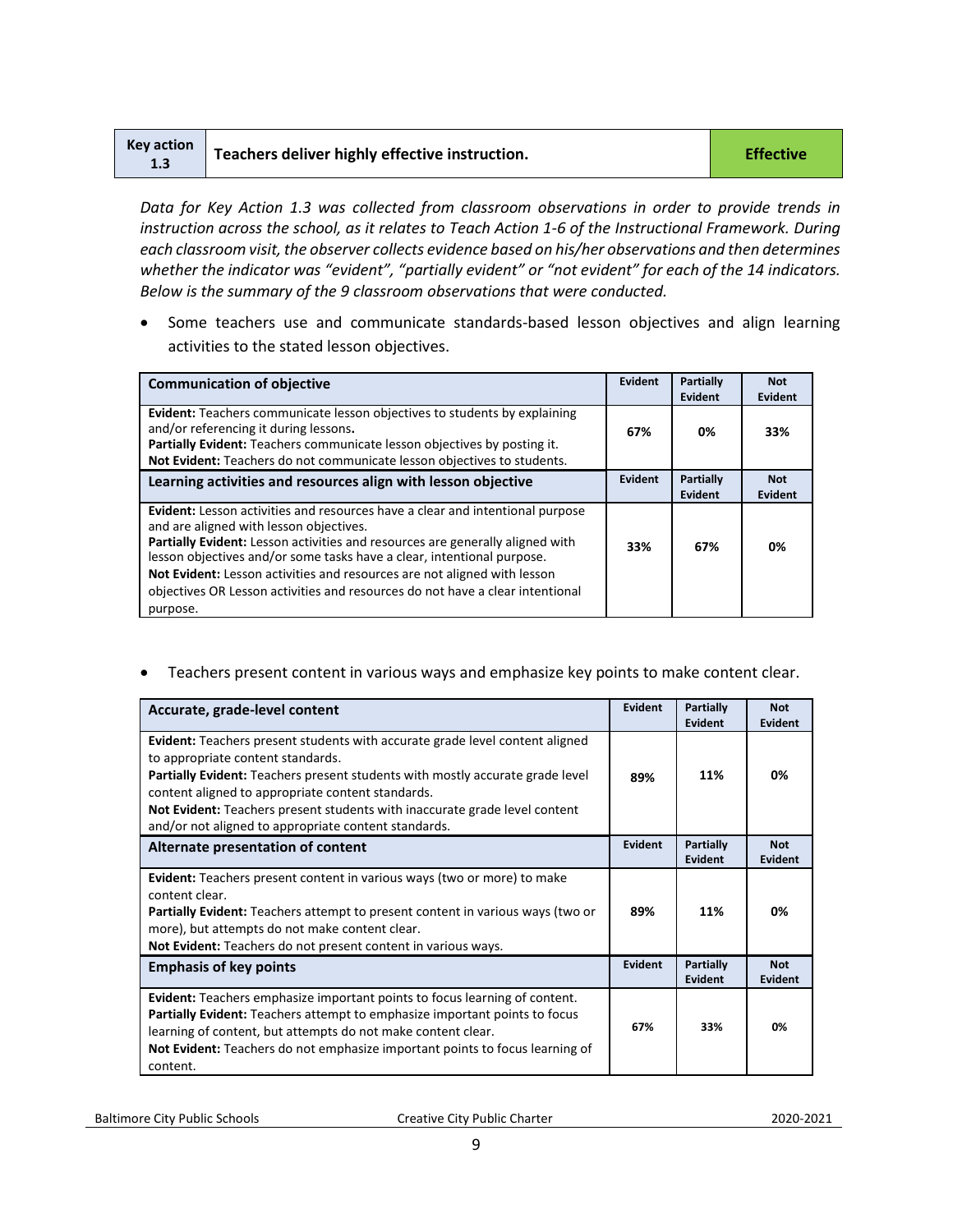• Most teachers use multiple strategies and tasks to engage all students in rigorous work.

| Scaffolded and/or differentiated tasks                                                                                                                                                                                                                                                                                                                                                  | Evident | <b>Partially</b><br>Evident | <b>Not</b><br>Evident |
|-----------------------------------------------------------------------------------------------------------------------------------------------------------------------------------------------------------------------------------------------------------------------------------------------------------------------------------------------------------------------------------------|---------|-----------------------------|-----------------------|
| <b>Evident:</b> Teachers scaffold and/or differentiate tasks by providing access to<br>rigorous grade-level instruction for all students.<br><b>Partially Evident:</b> Teachers attempt to scaffold and/or differentiated tasks, but<br>not all students are supported in accessing rigorous grade-level instruction.<br>Not Evident: Teachers do not scaffold or differentiated tasks. | 67%     | 33%                         | 0%                    |
| Opportunities to engage with complex texts and tasks                                                                                                                                                                                                                                                                                                                                    | Evident | Partially<br>Evident        | <b>Not</b><br>Evident |
| Evident: Students have opportunities and time to grapple with complex texts<br>and/or rigorous tasks.<br><b>Partially Evident:</b> Students have opportunities to engage with complex texts<br>and rigorous tasks superficially.<br>Not Evident: Students have rare or no opportunities to engage with complex<br>texts and rigorous tasks.                                             | 67%     | 33%                         | 0%                    |

• Some teachers use evidence-dependent questioning.

| <b>Questions requiring justification</b>                                                                                                                                                                                                                                                                                                                                                            | Evident | <b>Partially</b><br>Evident | <b>Not</b><br><b>Evident</b> |
|-----------------------------------------------------------------------------------------------------------------------------------------------------------------------------------------------------------------------------------------------------------------------------------------------------------------------------------------------------------------------------------------------------|---------|-----------------------------|------------------------------|
| <b>Evident:</b> Teachers asks questions that require students to cite evidence and<br>clearly explain their thought processes.<br>Partially Evident: Teachers ask questions that require students to explain<br>their thought processes or cite evidence but not both.<br>Not Evident: Teachers does not ask questions that require students to cite<br>evidence or explain their though processes. | 11%     | 56%                         | 33%                          |
| Clear and/or scaffolded questions                                                                                                                                                                                                                                                                                                                                                                   |         | Partially<br>Evident        | <b>Not</b><br><b>Evident</b> |
| <b>Evident:</b> Teachers asks questions that are clear and scaffolded.<br>Partially Evident: Teachers asks questions that are somewhat unclear to<br>students or lack scaffolding.<br>Not Evident: Teachers do not ask scaffolded questions.                                                                                                                                                        | 100%    | 0%                          | 0%                           |

• Most teachers check for student understanding and provide specific academic feedback.

| Informative checks for understanding                                                                                                                                                                                                                                                                                                                                                                                         | Evident | Partially<br>Evident | <b>Not</b><br>Evident        |
|------------------------------------------------------------------------------------------------------------------------------------------------------------------------------------------------------------------------------------------------------------------------------------------------------------------------------------------------------------------------------------------------------------------------------|---------|----------------------|------------------------------|
| Evident: Teachers conduct one or more checks for understanding that yield<br>useful information at key points throughout the lesson.<br>Partially Evident: Teachers attempt to conduct checks for understanding, but<br>checks may only yield some useful information.<br>Not Evident: Teachers do not check for understanding during the lesson. OR<br>Teachers' checks for understanding are inappropriate or ineffective. | 22%     | 67%                  | 11%                          |
| Specific, academic feedback                                                                                                                                                                                                                                                                                                                                                                                                  | Evident | Partially<br>Evident | <b>Not</b><br><b>Evident</b> |
| <b>Evident</b> – Teachers give specific academic feedback to communicate current<br>progress and next steps to move forward.<br>Partially Evident - Teachers give general academic feedback, but feedback<br>may not clarify next steps to move forward.<br>Not Evident - Teachers do not give academic feedback. OR When needed,<br>teachers do not address student misunderstandings.                                      | 100%    | 0%                   | 0%                           |

Baltimore City Public Schools **Creative City Public Charter 2020-2021**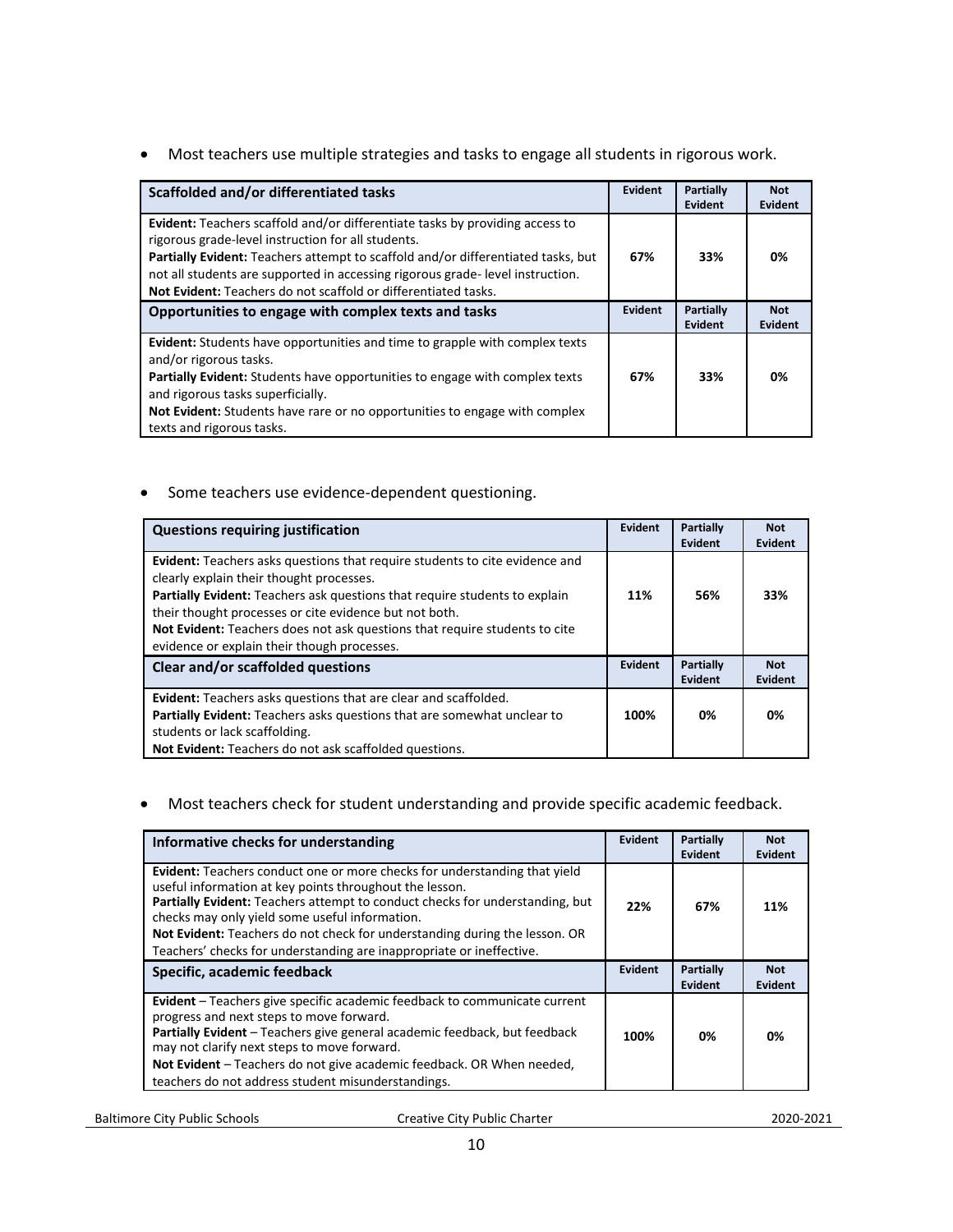• Teachers facilitate academic talk.

| Opportunities for student-to-student interaction*                                                                                                                                                                                                                                                                                                                                                                                                                                          | Evident        | <b>Partially</b><br>Evident | <b>Not</b><br>Evident        |
|--------------------------------------------------------------------------------------------------------------------------------------------------------------------------------------------------------------------------------------------------------------------------------------------------------------------------------------------------------------------------------------------------------------------------------------------------------------------------------------------|----------------|-----------------------------|------------------------------|
| <b>Evident:</b> Teachers provide multiple or extended opportunities for student-to-<br>student interactions.<br><b>Partially Evident:</b> Teachers provide one opportunity for student-to-student<br>interactions.<br>Not Evident: Teachers provide no opportunity for student-to-student<br>interactions.                                                                                                                                                                                 | 11%            | 0%                          | 89%                          |
| Evidence-based discussions*                                                                                                                                                                                                                                                                                                                                                                                                                                                                | <b>Evident</b> | Partially<br><b>Evident</b> | <b>Not</b><br><b>Evident</b> |
| <b>Evident:</b> In most student-to-student interactions, students engage in<br>discussions with their peers to make meaning of content or deepen their<br>understanding.<br>Partially Evident: In few student-to-student interactions, students engage in<br>discussions with their peers to make meaning of content or deepen their<br>understanding.<br>Not Evident: Students do not engage in discussions with their peers to make<br>meaning of content or deepen their understanding. | 11%            | 0%                          | 89%                          |
| <b>Student academic talk</b>                                                                                                                                                                                                                                                                                                                                                                                                                                                               | Evident        | Partially<br>Evident        | <b>Not</b><br>Evident        |
| Evident: Students use academic talk and, when necessary, teachers<br>consistently and appropriately support students in speaking academically.<br>Partially Evident: Students sometimes use academic talk, and teachers<br>inconsistently or inappropriately supports students in speaking academically.<br>Not Evident: Students do not use academic talk, and teachers does not<br>support students in speaking academically.                                                            | 89%            | 11%                         | 0%                           |

\*Due to the COVID 19 pandemic, the shift to virtual learning, and the limitation of the recorded synchronous recorded lessons, two of the three indicators above (opportunities for student-tostudent interaction and evidence-based discussions) were not included in the calculation to determine the overall rating for this Key Action. The percentages for these indicators are provided for informational purposes only. The percentage for student academic talk was still included in the overall rating.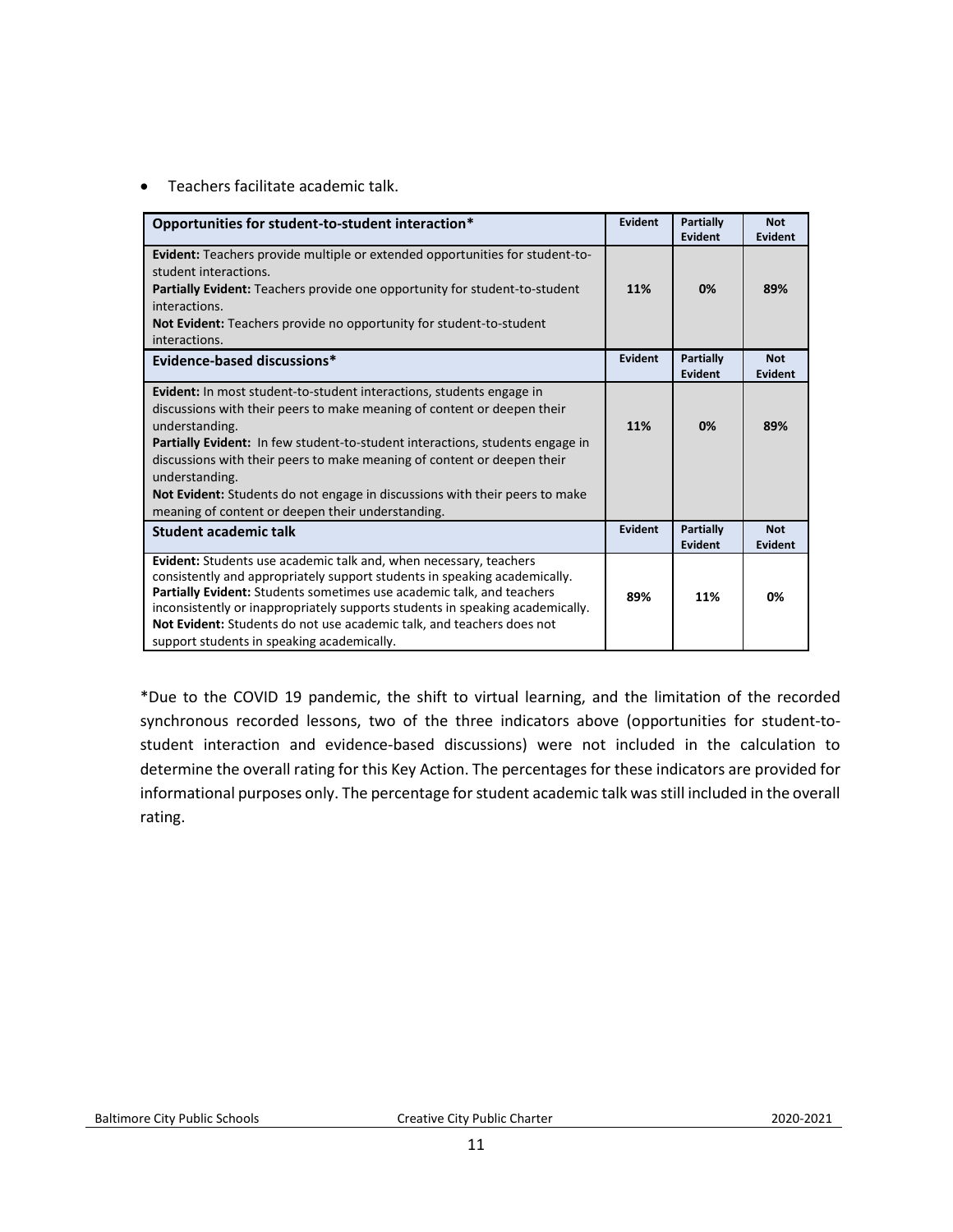| Key action |  |
|------------|--|
| 1.4        |  |

# **Teachers establish a classroom environment in which teaching and learning can occur. Not rated**

### • Teachers implement routines to maximize instructional time.

| <b>Maximized instructional time</b>                                                                                                                                                                                                                                                                                                                                                                            | Evident | Partially<br><b>Evident</b>        | <b>Not</b><br><b>Evident</b> |
|----------------------------------------------------------------------------------------------------------------------------------------------------------------------------------------------------------------------------------------------------------------------------------------------------------------------------------------------------------------------------------------------------------------|---------|------------------------------------|------------------------------|
| Evident: Students re only idle for very brief (less than 2 minutes) periods of<br>time while waiting for teachers.<br>Partially Evident: Students may be idle for short periods of time (2-4<br>minutes) while waiting for teachers.<br>Not Evident: Students may be idle for significant periods of time (4 minutes<br>or more) while waiting for teachers.                                                   | %       | %                                  | %                            |
| Smooth routines and procedures                                                                                                                                                                                                                                                                                                                                                                                 | Evident | <b>Partially</b><br><b>Evident</b> | <b>Not</b><br><b>Evident</b> |
| Evident: Routines and procedures run smoothly with minimal or no<br>prompting from the teachers.<br>Partially Evident: Routines and procedures run smoothly with some<br>prompting from the teachers.<br>Not Evident: Routines and procedures are in place but require significant<br>teachers prompting and direction. OR There are no evident routines or<br>procedures, so the teachers direct all of them. | %       | %                                  | %                            |

### • Teachers build a positive, learning-focused classroom culture.

| <b>Teacher-to-student interactions</b>                                                                                                                                                                                                                                                                                                                                                    | Evident        | Partially<br>Evident | <b>Not</b><br>Evident |
|-------------------------------------------------------------------------------------------------------------------------------------------------------------------------------------------------------------------------------------------------------------------------------------------------------------------------------------------------------------------------------------------|----------------|----------------------|-----------------------|
| Evident: Teacher interactions with students are positive and respectful.<br>Partially Evident: Some interactions among teachers and students<br>demonstrate a positive rapport and respect while other interactions<br>demonstrate a lack of rapport/respect.<br>Not Evident: Little to no interactions among teachers with students<br>demonstrate a positive rapport/mutual respect.    | %              | %                    | %                     |
| <b>Student-to-teacher interactions</b>                                                                                                                                                                                                                                                                                                                                                    | Evident        | Partially<br>Evident | <b>Not</b><br>Evident |
| Evident: Student interactions with teachers are positive and respectful.<br>Partially Evident: Some interactions among students and teachers<br>demonstrate a positive rapport/mutual respect while other interactions<br>demonstrate a lack of rapport/respect.<br>Not Evident: Little to no interactions among students with teachers<br>demonstrate a positive rapport/mutual respect. | %              | %                    | %                     |
| <b>Student-to-student interactions</b>                                                                                                                                                                                                                                                                                                                                                    | <b>Evident</b> | Partially<br>Evident | <b>Not</b><br>Evident |
| Evident: Student-to-student interactions are positive and respectful.<br><b>Partially Evident:</b> Some interactions among students demonstrate a positive<br>rapport/mutual respect while other interactions demonstrate a lack of<br>rapport/respect.<br>Not Evident: Little to no interactions among students demonstrate a<br>positive rapport/mutual respect.                        | %              | %                    | %                     |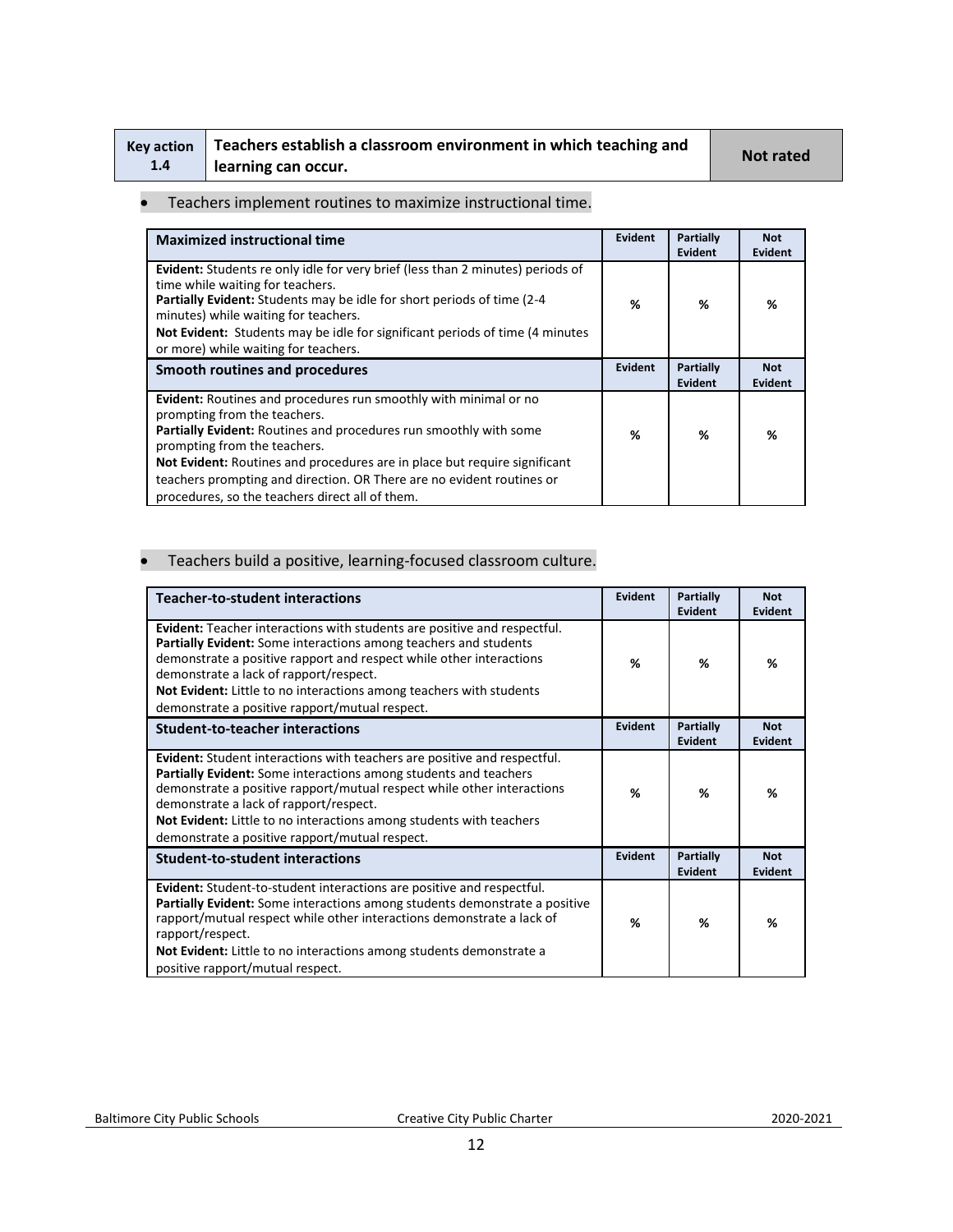• Teachers reinforce positive behavior and redirect off-task or challenging behavior, when needed.

| Reinforce positive behavior                                                                                                                                                                                                                                                                                                                                                                                                                                                                                                                                 | Evident | Partially<br>Evident        | <b>Not</b><br>Evident |
|-------------------------------------------------------------------------------------------------------------------------------------------------------------------------------------------------------------------------------------------------------------------------------------------------------------------------------------------------------------------------------------------------------------------------------------------------------------------------------------------------------------------------------------------------------------|---------|-----------------------------|-----------------------|
| Evident: Teachers promote and reinforce positive behavior.<br>Partially Evident: Teachers occasionally acknowledge positive behavior but<br>focus more on negative behavior.                                                                                                                                                                                                                                                                                                                                                                                | %       | ℅                           | %                     |
| Not Evident: Teachers primarily focus on negative behavior.                                                                                                                                                                                                                                                                                                                                                                                                                                                                                                 |         |                             |                       |
| <b>On-task behavior</b>                                                                                                                                                                                                                                                                                                                                                                                                                                                                                                                                     | Evident | <b>Partially</b><br>Evident | <b>Not</b><br>Evident |
| <b>Evident:</b> Students are on-task and active participants in classwork and<br>discussions.<br><b>Partially Evident:</b> Some students exhibit frequent off-task behavior in the<br>classroom. AND/OR Most students exhibit occasional off-task behavior in<br>the classroom.<br><b>Not Evident:</b> Students exhibit consistent off-task behavior in the classroom.                                                                                                                                                                                      | %       | %                           | %                     |
| Time impact of redirection/discipline of off-task behavior                                                                                                                                                                                                                                                                                                                                                                                                                                                                                                  | Evident | <b>Partially</b><br>Evident | <b>Not</b><br>Evident |
| <b>Evident:</b> Teachers address behavioral issues (if any) with minimal interruption<br>to instructional time (less than 2 minutes).<br>Partially Evident: Teachers address behavioral issues with some interruption<br>to instructional time (2-4 minutes).<br>Not Evident: Teachers address behavioral issues in a manner that does not<br>fully solve the issue causing significant interruption to instructional time (4<br>minutes or more). OR Teachers does not address behavioral issues, allowing<br>student misbehavior to continue or escalate. | %       | %                           | %                     |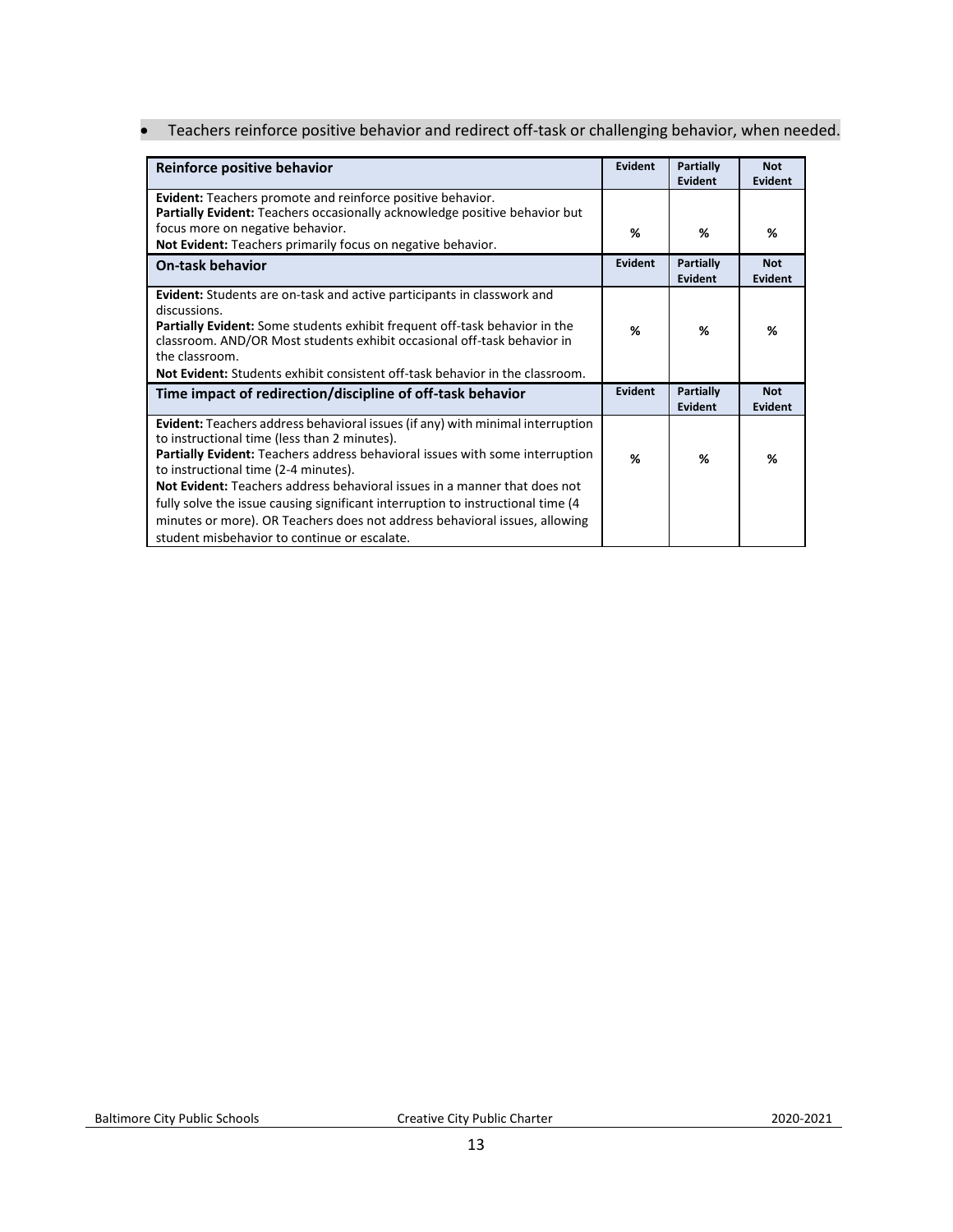### <span id="page-13-0"></span>**Domain 2: Talented People**

| <b>Kev action</b> | The school implements systems to select effective teachers and | Not rated |
|-------------------|----------------------------------------------------------------|-----------|
| 2.1               | staff whose skills and beliefs meet the needs of the school.   |           |

- School leadership has implemented organizational structures for selection and/or placement across staffing positions that addresses student well-being and academic performance.
- School leadership recruits' candidates using multiple stakeholders and measures to assess each candidate's qualifications in alignment with school needs.

| Key action | The school develops teacher and staff capacity through | <b>Effective</b> |
|------------|--------------------------------------------------------|------------------|
| 2.2        | individualized support and professional development.   |                  |

- School leadership ensures the implementation of an informal mentoring program, when applicable, to support the development of all new teachers and staff and monitors the program's effectiveness. School leadership and teachers reported that the school has one third-year early career teacher. Both stakeholder groups also noted that the school offers no official mentoring program with standard meetings although a teacher mentor has been assigned. The school provide limited documentation regarding the school's mentor program; however, the school submitted a narrative confirming that a mentor was provided. Teachers reported that the early career teacher is supported by team member and veteran teachers who assist with topics such as classroom management, place-based curricula and Infinite Campus. School leadership added that the early career teacher is also directly supported by school leadership. Teachers added that school leadership has an open-door policy and new teachers are encouraged to ask for support. A review of a May 1, 2021 document from school leadership details supports provided to the early career teacher such as understanding and implementing scope and sequences, place-based projects, restorative practices, small group instruction and Fountas and Pinnell.
- School leadership uses multiple methods to provide timely support and interventions to struggling teachers and staff as indicated by data and/or informal or formal observations. School leadership and teachers reported that struggling teachers are identified through classroom observations, student data and team meeting discussions. School leadership added that supports include peer observations, modeling and other strategies provided by the principal. Teachers added that teachers receive support in team meetings and differentiated professional development sessions. Teachers also noted that teachers co-plan and co-teach to assist each other. While school leadership reported that no teachers are currently on Performance Improvement Plans (PIPs), a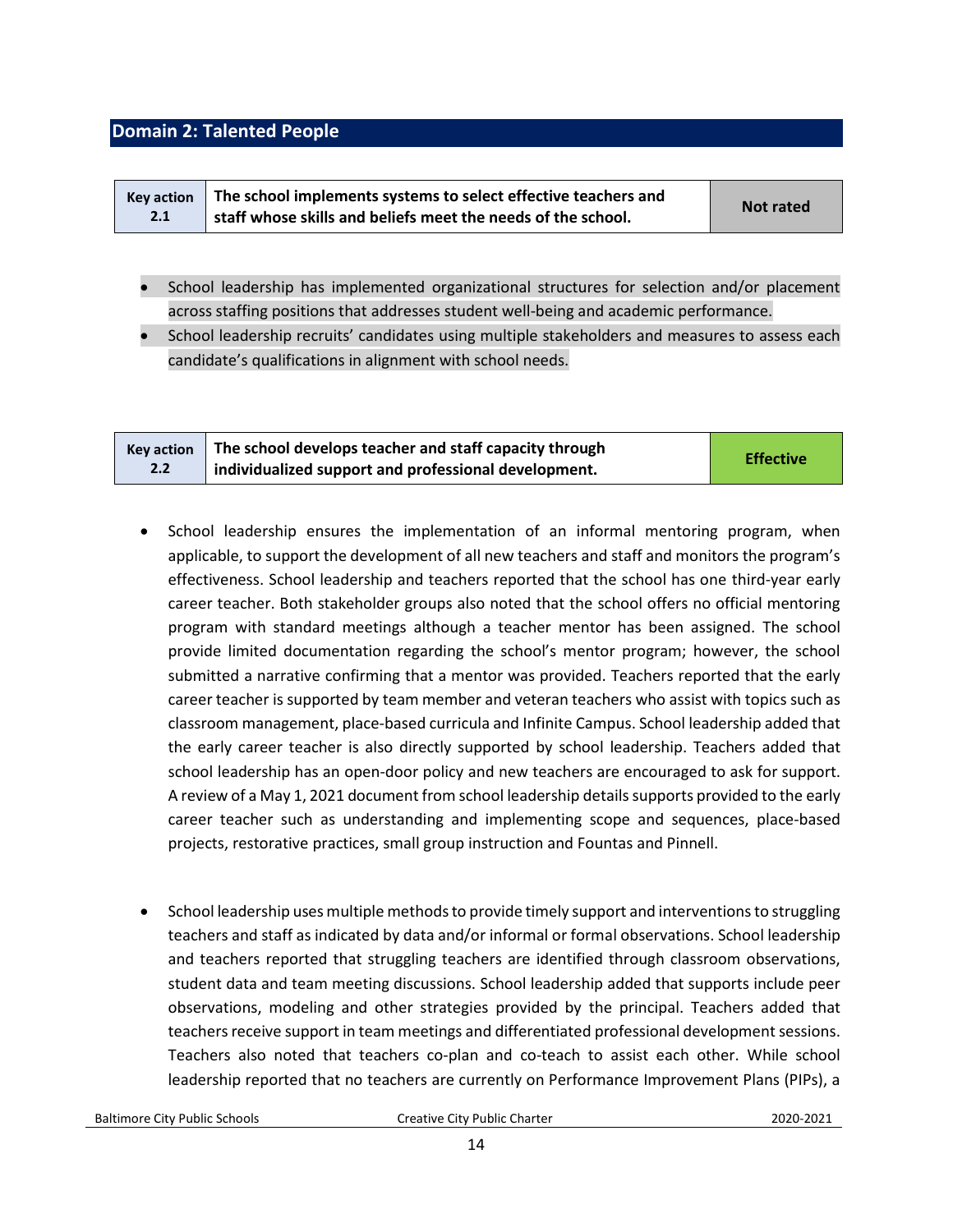review of several documents from the school leadership to teachers confirms reminders about deadlines, responsiveness, and best practices for virtual learning.

• School leadership engages all staff in differentiated professional development based on identified needs. All stakeholder groups reported that professional development is provided during monthly staff meetings and weekly team meetings. The operator reported that the school's professional development plan was modified to accommodate teachers' needs to learn more about virtual platforms. School leadership, teachers, and the operator shared that professional development include topics such as creating joyful and engaged classrooms, placed-based learning, Let's Go Learn, Eureka Math, and culturally responsive teaching. A review of the SY20-21 Comprehensive PD Plan confirms many of these topics. Teachers added that school leadership administers surveys to determine the effectiveness of the offerings and to inform future sessions. School leadership shared that the school monitors the success of trainings through teacher lesson planning and when highlighted strategies are implemented in classrooms. All stakeholder groups reported that team meetings provide opportunities to learn about content and grade-band specific topics. Moreover, all stakeholder groups mentioned Otus training which was differentiated according to teachers' comfortability and familiarity. A review of a September 23, 2020 email confirms that a teacher facilitated the OTUS training for other teachers.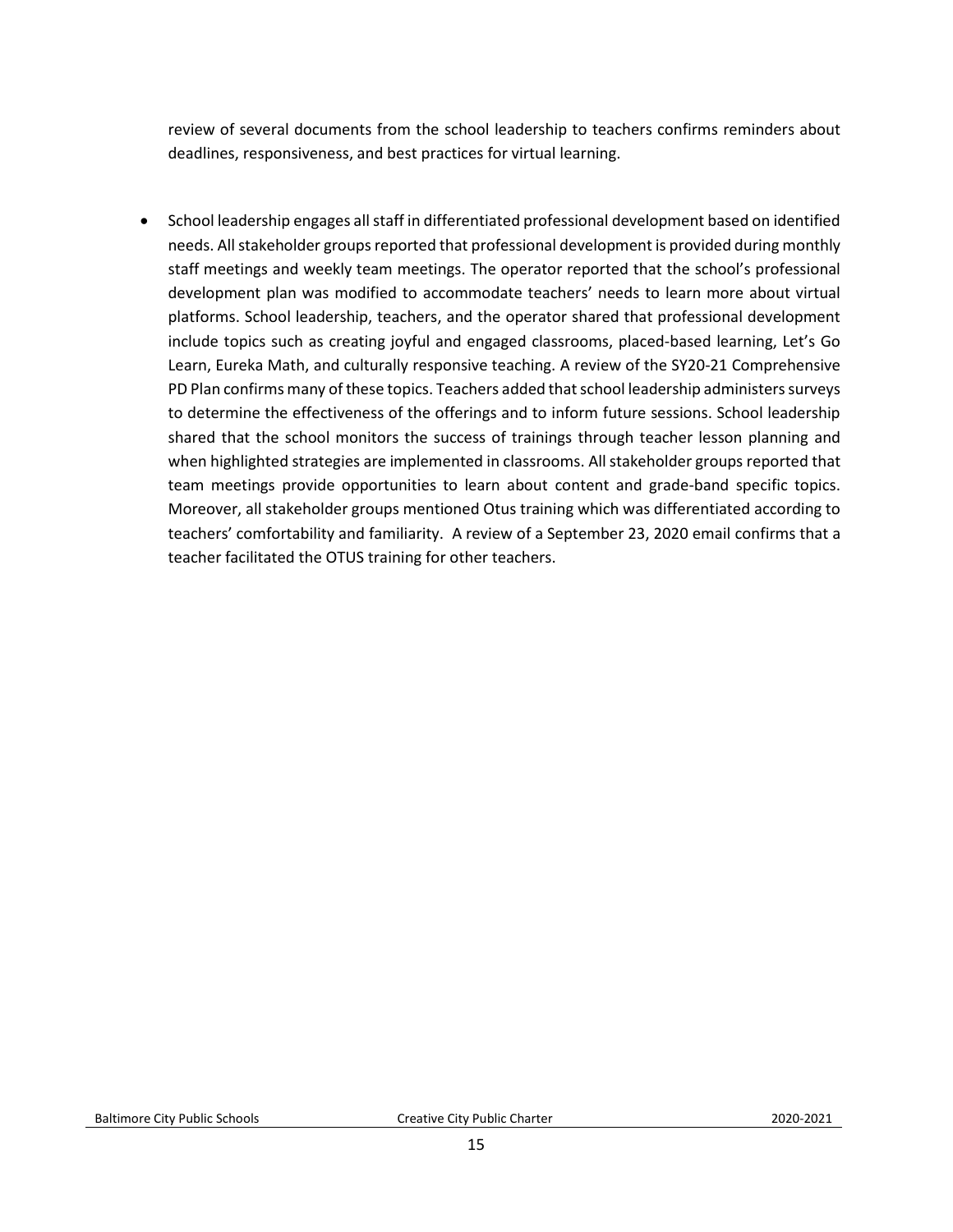### <span id="page-15-0"></span>**Domain 3: Vision and Engagement**

**Key action 3.1 The school has a clear vision and mission that promotes studentcentered, culturally relevant learning that prepares students for future success.** 

**Effective**

- Most of the school community shares a clear understanding of the school's mission and vision, including a clear understanding of initiatives and values that support high student achievement. School leadership, teachers, the operator, and board reported a focus on arts integration, projects, and place-based/play-based curricula. School leadership added an emphasis on critical thinking and socio-emotional learning. The operator and families described the school as having democratic and collaborative environments where everyone is represented and respected. Stakeholders reported that the school's mission and vision is communicated during the school pledge, on the school's website, and through online platforms such as Class Dojo. Regarding initiatives and strategies that align with the mission and vision, school leadership reported a partnership with Arts Everyday, trimester projects per grade level, and afterschool programming. Teachers added partnerships with local entities such as Urban Farming (Farmer Chippy) and Ceasefire (social justice) to promote place-based learning. The operator confirmed these organizations, shared that the school created a mural, and provides opportunities for students to use outdoor space. The operator and families noted that the board is comprised of parents, which supports a collaborative and democratic environment. A review of the school's handbooks confirms the school's mission as, "Creative City Public Charter School uses Baltimore City's natural and built environments and communities as a learning foundation. Our elementary school, where teachers, students, and parents share governance and cooperate on curriculum and community decisions, builds on the inquisitive nature of children to drive the project-based, arts-integrated curriculum, developing self-directed critical thinkers." The handbooks also identify the vision as, "Young people will be collaborative learners and creative thinkers who become leaders, active citizens, effective communicators, and good stewards of their environment."
- School leadership ensures that the school's programs are culturally relevant and incorporate skills for 21<sup>st</sup> century success. School leadership and teachers reported that the school's focus on projects and place-based learning has provided opportunities for students who collaborate and problem solve around community concerns such as recycling and mapping out a community garden after students explored the Plantation Park Heights. School leadership, teachers and the operator also reported that students problem solve using restorative practice techniques. Regarding culture, teachers highlighted the school's mural, music and art classes, and partnership with Arts Every Day. A review of student work reveals an Arts Every Day sponsored poem exhibition. Teachers and students reported that students use Fountas and Pinnell mini lessons and read diverse text such as The Proudest Blue and One Crazy Summer. Teachers and the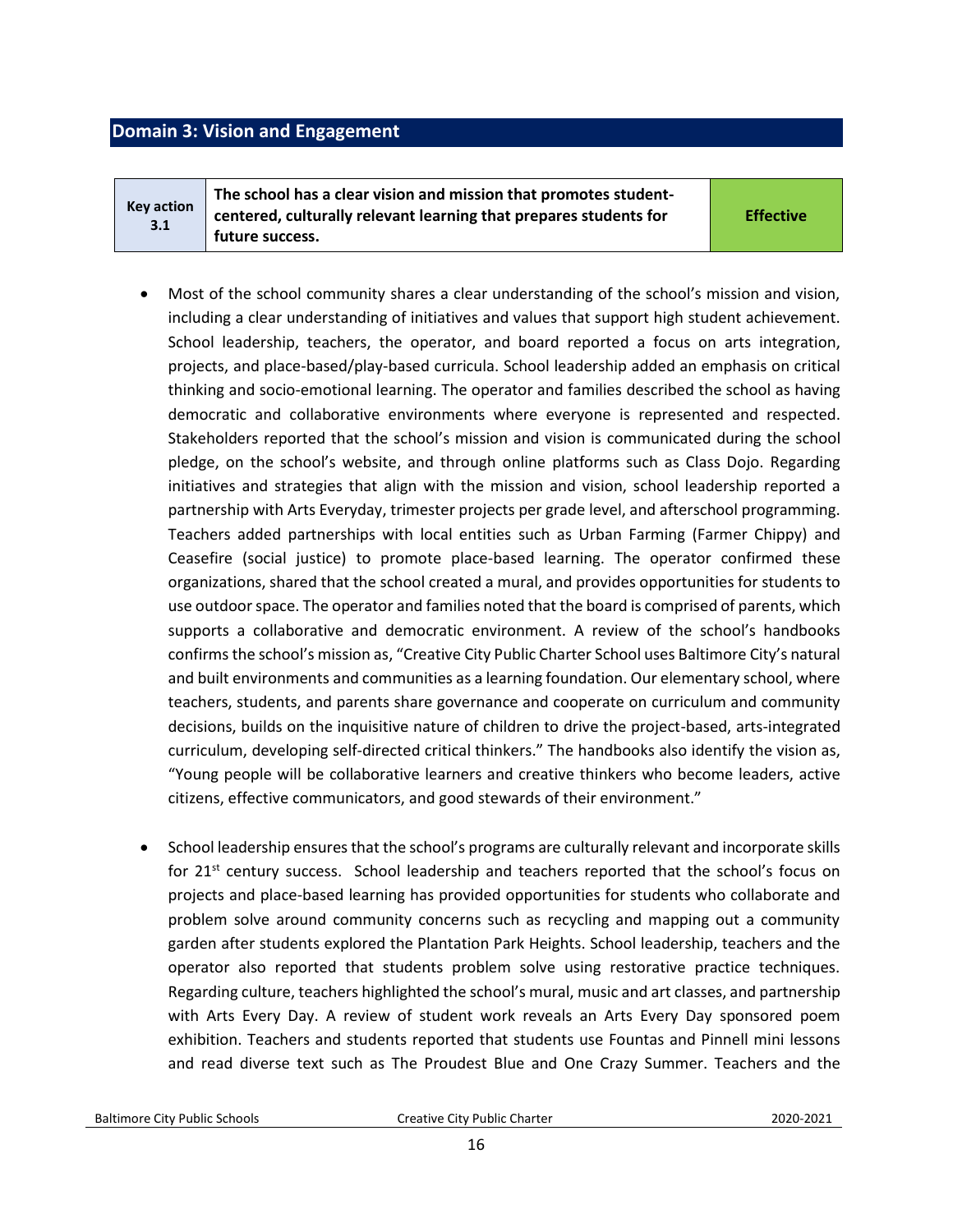operator shared that implicit bias (responsive classroom) training was provide for teachers to better engage students and families.

|     | Key action $\parallel$ The school cultivates and sustains open communication and | <b>Highly Effective</b> |
|-----|----------------------------------------------------------------------------------|-------------------------|
| 3.2 | $\mathsf{d}$ decision-making opportunities with families and the community.      |                         |

- The school implements systems to build strong relationships with families and garners feedback in order to make schoolwide decisions. School leadership, teachers and the operator reported that families are engaged and informed through Class Dojo, school website, text messages, emails, newsletters, and phone calls. A review of a January 3, 2021 email to families reveals three family meetings to hear about virtual learning, key ways families can support, technology, expectations and grading. School leadership and families also noted that families participate in events such as Back to School Night, Let's Taco About it, Community Breakfasts, and board meetings. A review of PowerPoint presentations confirms that the school hosted Community Breakfasts in November 2020, December 2020, and April 2021. Regarding strategies to engage harder to reach families, school leadership, teachers and the operator reported the use of resources such as attendance supports (e.g., additional phone calls, attendance team, and home visits). A review of the Attendance Intervention Contact Tracker confirms supports such as home visits. Moreover, school leadership, teachers and the operator reported that the school has a Community School Coordinator that further assists students and families with resources. Teachers and families reported that the school distributes food and school supplies and offer housing instability resources. A review of December 21, 2020 administration meeting notes confirms the Community School Coordinator role and partnership with the Maryland Food Bank (food pantry). Regarding family input of school-wide decisions, all stakeholder groups reported that families serve on board committees (such as hiring and nominating), provide feedback on topics such as the school's budget and re-opening plan. A review of survey responses confirm that families provide input on the budget. Moreover, school leadership shared that family feedback was considered when scheduling in-person learning.
- The school builds strong relationships with community stakeholders and leverages resources to meet the needs of students and the school. School leadership, teachers and the operator reported that the school partners with Arts Every day and Young Audiences of Maryland (arts integration), Plantation Park Heights and Ceasefire (place-based learning). A review of a post on the school's Facebook account confirms a partnership with Ceasefire. Stakeholder groups also highlighted community partners such as Future Makers (coding and robotics), Park Heights Renaissance (community coordinator), Parks and People Foundation (afterschool programming and renovations), Girl Scouts of American (student leadership), and Enterprise (volunteers). A review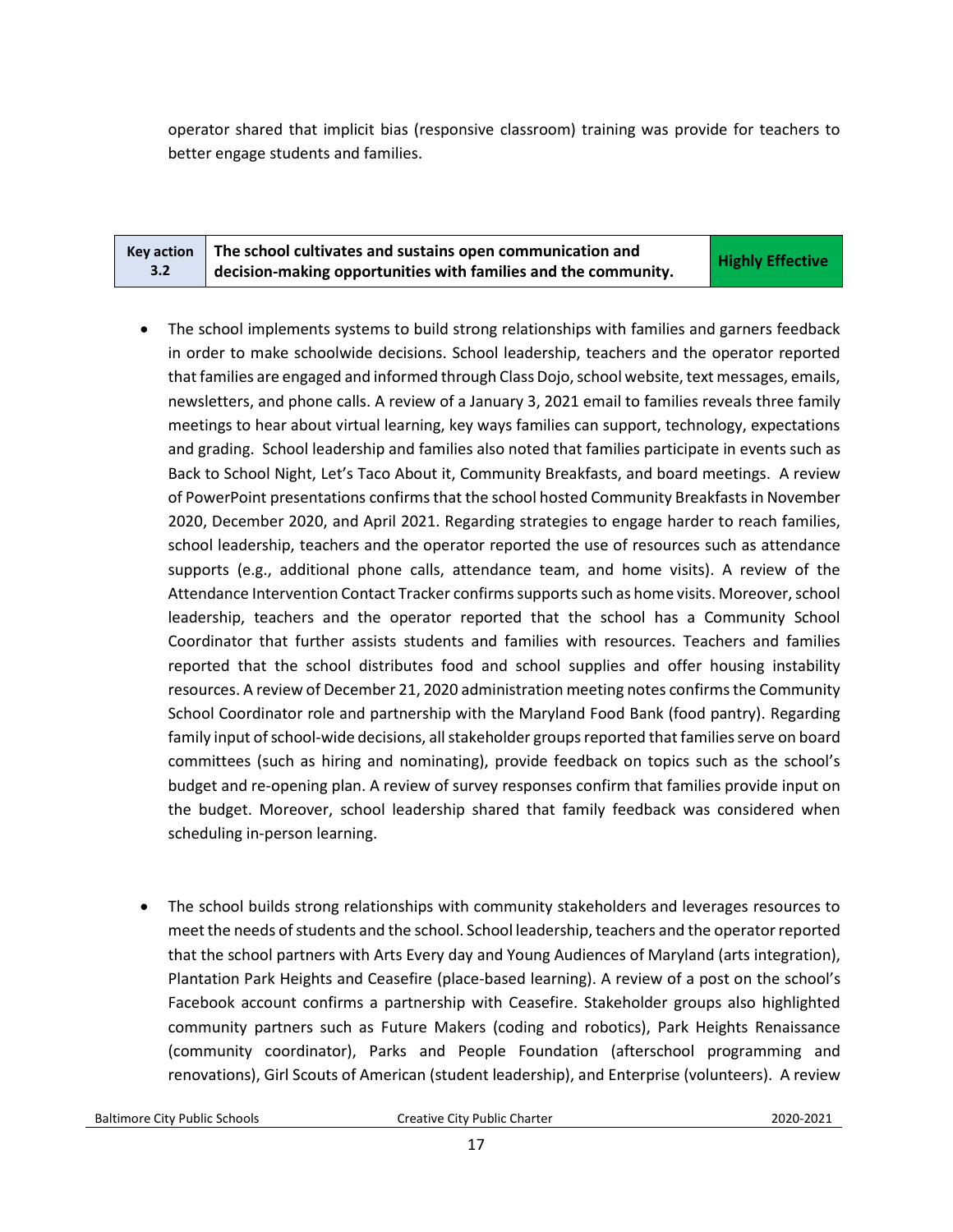of the school's Title IV documents confirmed the Future Makers' four-day virtual residency program. A review of another Facebook post notes, "...huge thank you to Enterprise for sending a wonderful group of volunteers to help with Creative City schoolyard project! This crew was able to remove brush, old garden beds, and an old fence ahead of construction for a brand-new schoolyard." School leadership shared that partner programming support the academic needs of the school. The operator added that community partners' effectiveness is determined through participant evaluations. Moreover, the operator noted that community partners are afforded opportunities to provide feedback on schoolwide decisions during open board meetings.

| <b>Key action</b><br>3.3 | The climate and culture of the school creates a welcoming learning<br>environment that meets the academic, social, and emotional needs<br>of each student. | <b>Not rated</b> |
|--------------------------|------------------------------------------------------------------------------------------------------------------------------------------------------------|------------------|
|--------------------------|------------------------------------------------------------------------------------------------------------------------------------------------------------|------------------|

- The school implements and monitors school protocols that create an environment where students, staff, and families feel welcome and safe.
- The school develops proactive systems that support individual students' social, emotional, and socioeconomic needs.
- School leadership establishes consistent structures to recognize and celebrate student achievement.
- School leadership establishes consistent structures that demonstrate value and recognition of staff.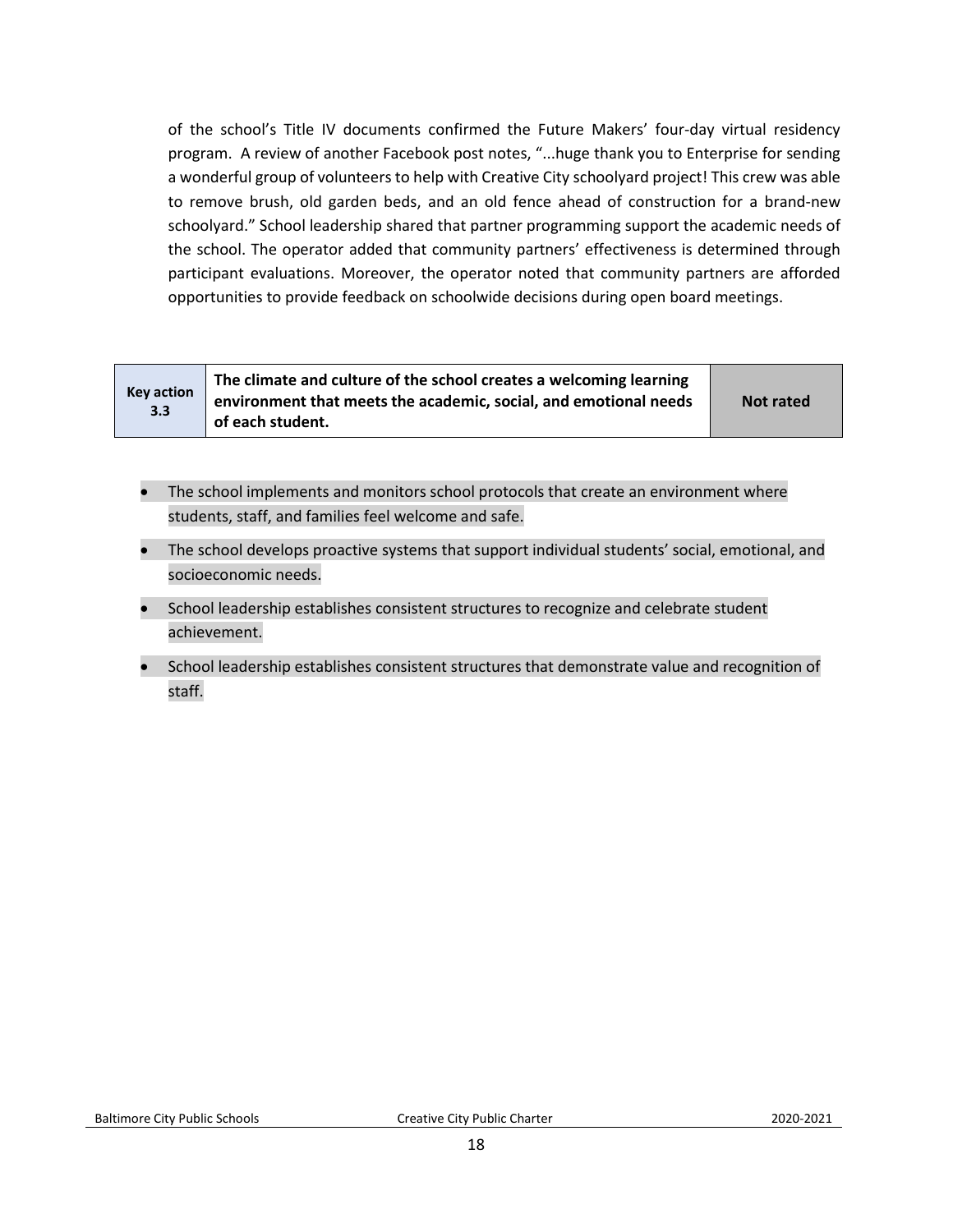### <span id="page-18-0"></span>**Domain 4: Strategic and Professional Management**

|     | Key action $\parallel$ The school establishes clear goals for student achievement and | <b>Developing</b> |
|-----|---------------------------------------------------------------------------------------|-------------------|
| 4.1 | tracks progress toward goals.                                                         |                   |

- School leadership collaborates with some teachers to establish and communicate measurable goals for the improvement of student learning and strategies aligned to the goals. However, most teachers were unable to articulate all school-wide goals. School leadership reported that the school has established measurable goals such as (1) 10% of students will meet or exceed on MCAP, (2) 40% of students will read on grade level by the end of third grade, (3) 40% of students will perform on grade level in mathematics, (4) 10% of students will meet or exceed grade level expectations on NISA, (5) decrease student chronic absenteeism by 10% and increase overall student attendance to over 90%. A review of the school's Title I documents confirms most of these goals. School leadership and teachers shared that Let's Go Learn was administered because of the lack of standardized testing data this year. Teachers largely spoke about attendance goals but could not articulate academic school-wide goals. A few teachers noted general goals such as a year's growth in literacy and mathematics. However, most teachers could speak about grade specific goals. Teachers also mentioned that "the ILT works as a team looking at data. Admin[istration] goes through to highlight things we should pay attention to or questions that they have. We go over data weekly and send it to the school leadership team to analyze it." Regarding strategies and initiatives that support school-wide goals, school leadership noted the literacy interventionist, Eureka math, Let's Get Learn lesson components, small group instruction and a dedicated intervention block. Teachers added additional strategies such as Fountas and Pinnell and Word's Their Way. Regarding attendance, school leadership and teachers mentioned that strategies include the attendance team, home visits, and the Student Support Team. School leadership reported that goals and strategies were communicated via weekly team meetings and through the online school newsletter.
- School leadership and some staff participate in regular analysis of school-wide data and instructional practices to monitor progress toward goals; however, the school has not revisited and adjusted the school-wide goals. School leadership, teachers, and the operator reported that the Instructional Leadership Team monitor progress towards goals. School leadership shared that some updates are provided staff during monthly staff meetings and community breakfasts. School leadership and teachers shared that attendance data and grade-level academic data is discussed during team meetings. However, the operator reported that teachers are not regularly analyzing progress towards school-wide academic goals in team meetings. Regarding adjusting goals, teachers reported that goals were not re-adjusted; however, strategies are changed as needed.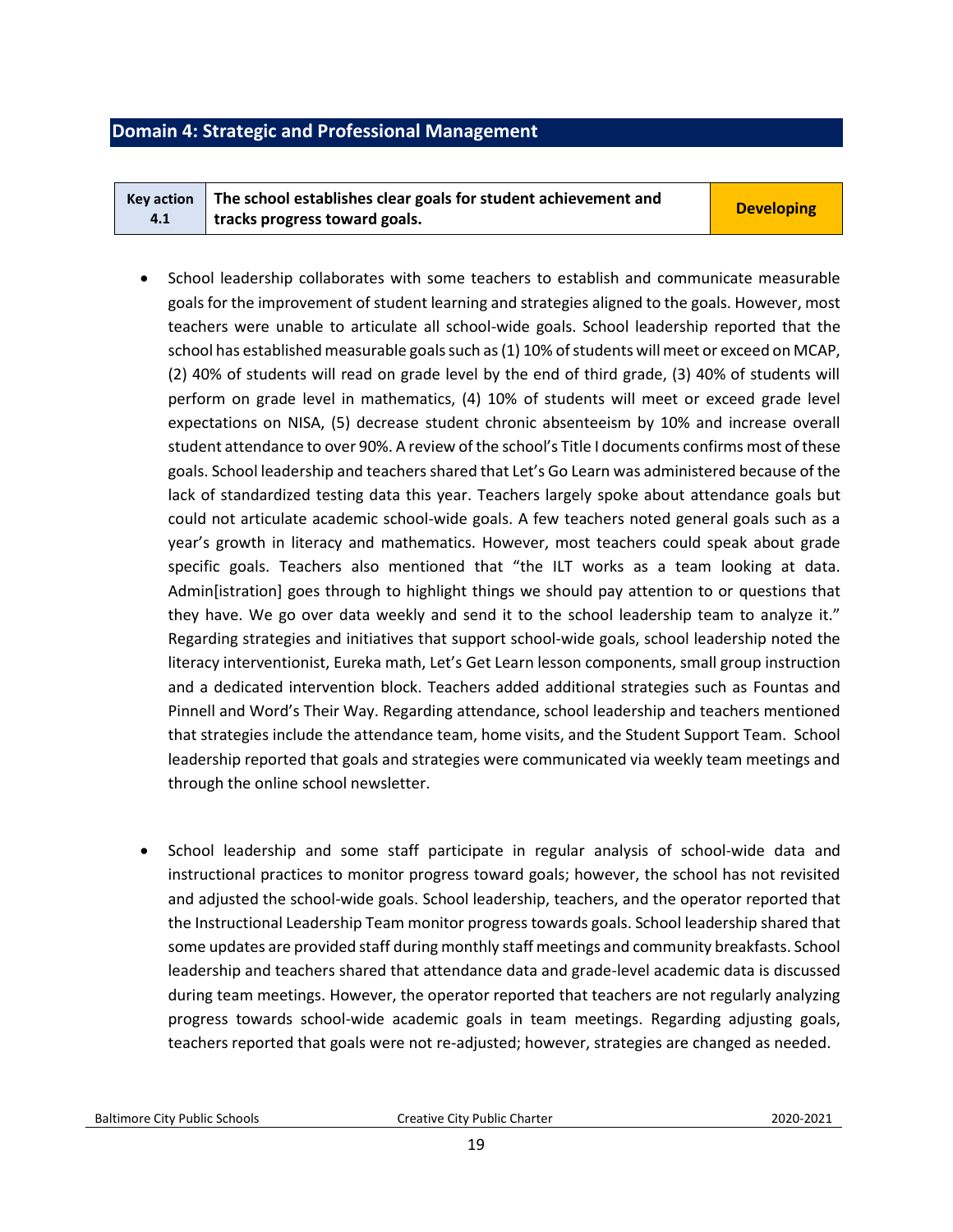| <b>Key action</b> |  |
|-------------------|--|
| 4.2               |  |

**School leadership allocates and deploys the resources of time, human capital, and funding to address the priority growth goals for student achievement.** 

**Effective**

- Budget distributions and resource allocations are aligned to school goals and priorities that support equitable learning environments. Teachers reported a priority to increase academic supports through the hiring of additional instructional staff. A review of the school's roster confirms these added positions. Teachers noted more opportunities to facilitate small group instruction and increased student engagement because of the added supports. All stakeholder groups reported that the school allocated funds for student devices to prepare for virtual learning. Teachers added that the school purchased online platforms such as Otus, Let's Go Learn and Eureka Math. A review of the school's Title IV plan reveals estimated cost related to Eureka Math. Teachers also noted that the school spent funds for personal protection equipment (PPE) such as hand sanitizer and plexiglass. Regarding inequities, some teachers shared that they have access to the resources that they need. Other teachers and the operator noted that the purchase of Chromebooks, hotspots, and school supplies were provided to address the digital divide. A review of the school's Distance Learning Plan confirms that the school purchased over 80 Chromebooks and 130 hotspots. Families confirmed these purchases and added that teachers and families provided feedback on the school's budget. A review of the February 22, 2021, Community Budget Forum PowerPoint confirmed this opportunity. Lastly, teachers and the operator shared that stakeholders were also invited to provide feedback at the school's monthly open board meetings.
- School leadership leverages staff in key roles in support of school-wide goals. School leadership and teachers reported that teachers serve as team leads and on the Instructional Leadership Team. The operator shared that teachers participate on school committees such as attendance, health and safety, teaching and learning, and outreach. School leadership added that staff and teachers facilitate professional development sessions. A review of training PowerPoints confirms teacher facilitation. All stakeholder groups noted other leadership opportunities such as peer coaching, GAL lead, and board membership. A review of the school's points of contact confirms many of these positions. Regarding identifying strengths to delegate responsibilities appropriately, school leadership noted that opportunities are extended based on staff expertise and interest. A review of an email from school leadership to one teacher reveals the following, "I believe you would be an excellent instructional tech[ology] coach for your colleagues. Please be on the lookout for more information from me about how you might be able to do that."
- School leadership leverages common staff time to focus on professional learning and collaboration in support of student achievement. School leadership and teachers reported that teachers are provided planning time to participate in weekly team meetings where topics such as

Baltimore City Public Schools Creative City Public Charter2020-2021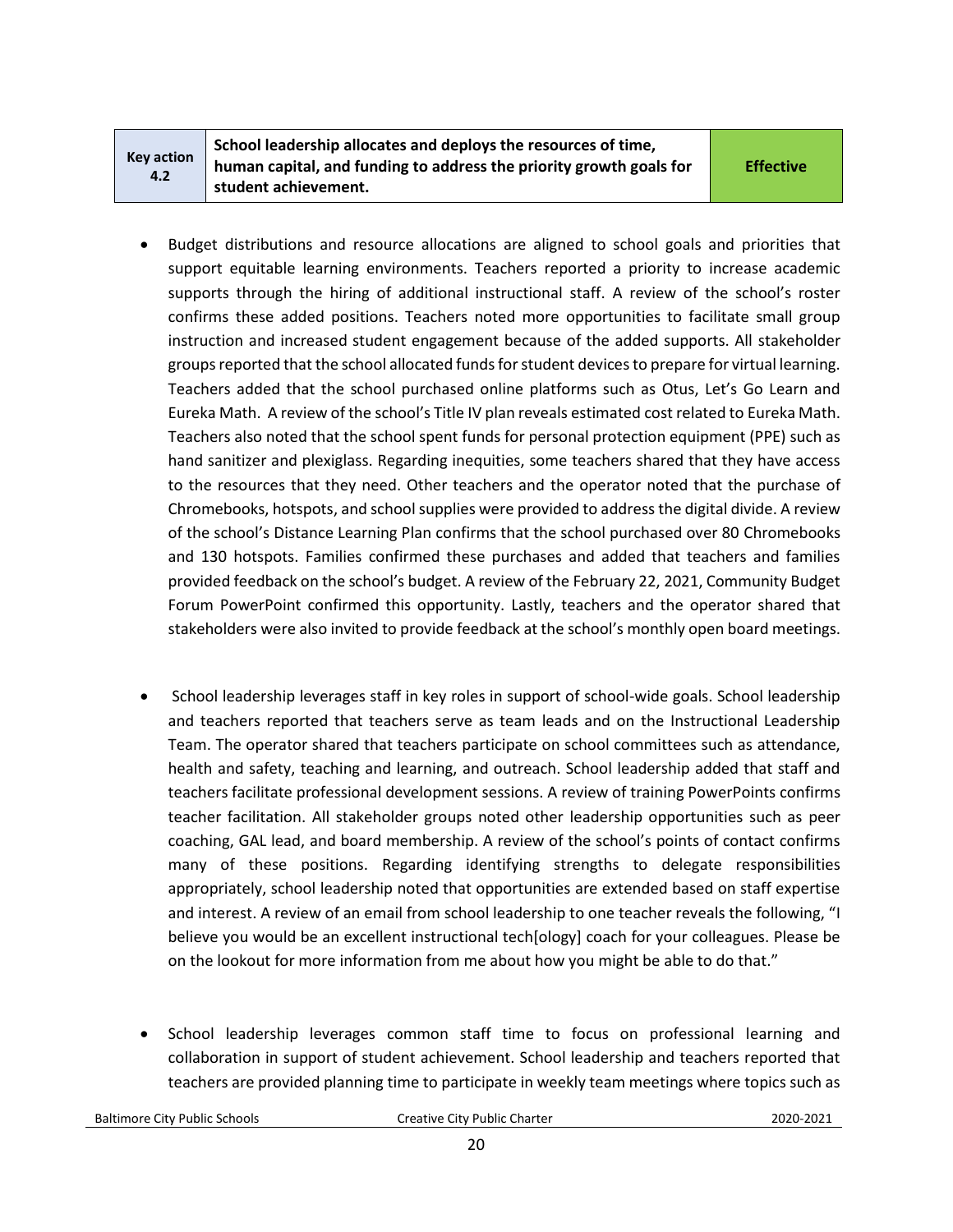student attendance, data and lesson pacing is discussed. Both stakeholder groups also noted that the school hosts monthly staff meetings and half-day Wednesday professional development sessions. A review of the April 2021 staff meeting PowerPoint reveals topics such as daily expectations, Student Learning Outcomes (SLO) and the grade reporting cycle. Teachers also shared that a small group of teachers participated in the school's reopening plan. Regarding oversight of common staff time, stakeholders reported that school leadership attends meetings and team leaders share meeting notes.

| <b>Key action</b> | School's board of trustees (or operator) provides competent | <b>Effective</b> |
|-------------------|-------------------------------------------------------------|------------------|
| 4.3               | <sup>1</sup> stewardship and oversight of the school.       |                  |

- The governing board and operator maintain essential knowledge of the school and provides some oversight of the academic program. School leadership, operator and the board reported that school leadership shares a monthly principal's report to board members which updates board members on dashboard topics such as student attendance, suspension rates, assessment data, staff, and finance. A review of October and December 2020 dashboard entries confirms these topics. Stakeholder groups shared that the board is comprised of the executive director, principal, staff, and families which enable members to engage the school in multiple capacities. Stakeholder groups also shared that board members are engaged in schoolwide activities such as hiring, reopening, and teaching and learning. Moreover, school leadership and the operator shared that board priorities are essentially the school's responsibilities with an added focus on curricula, fiduciary responsibilities, and organizational compliance. When asked about the board's strategic plan, school leadership, operator and the board mentioned the organizations five-year (2018- 2023) plan, which upon review, indicates priority areas such as academics, school climate, the physical space, staffing/board development, and organizational and financial sustainability. School leadership and the operator reported that the board does not participate in the development of schoolwide goals, as memorialized in the organization's matrix of responsibilities document, but tracks student data points such as attendance to ensure progress. School leadership and the operator also noted that the school is in the process of improving its reporting structure. The operator added that the school would like to see the board play a deeper role through the revitalization of the teaching and learning committee. When asked, most board members could provide insight on some school wide goals such as attendance but did not articulate specific progress toward academically related schoolwide goals.
- The governing board and operator provide financial oversight by monitoring the school's financial records and ensure that the school remains fiscally viable. School leadership, the board and

Baltimore City Public Schools Creative City Public Charter2020-2021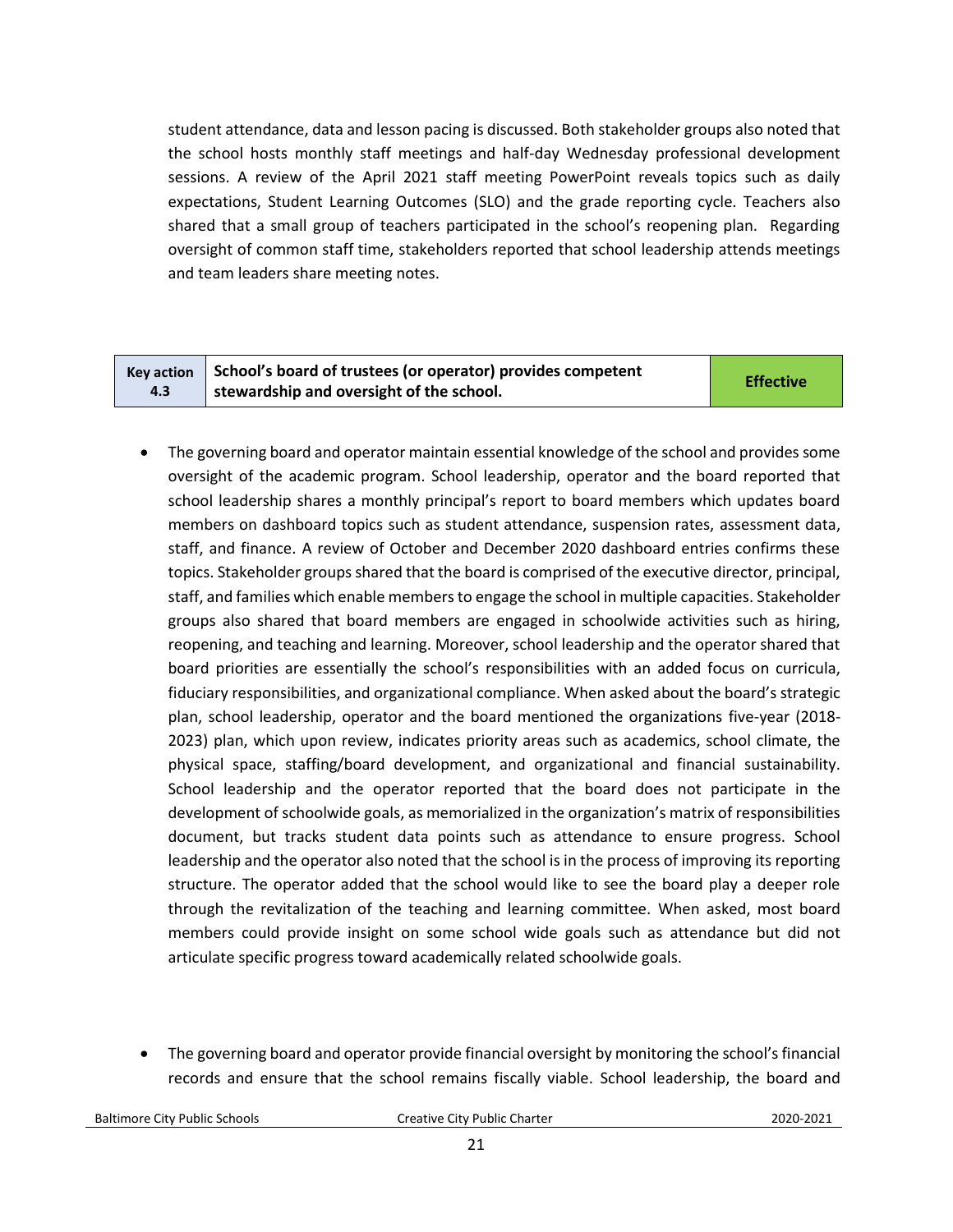operator reported that the school hosts annual budget meetings and board meetings to ascertain teacher needs and family priorities. School leadership and the operator added that the school adheres to the district's budget process. School leadership shared that feedback is considered when drafting the budget and presenting it to the board. A review of the May 17, 2021 board agenda reveals discussions regarding the FY2022 budget. The board noted that financial goals include fundraising activities and maintaining three months of operating savings. The operator confirmed these goals and shared that the organization has established high liquidity, an open line of credit, and a paycheck protection program. Regarding financial oversight, stakeholders noted that the organization conducts annual audits. The organization's FY19 and FY20 audit report was provided for review. All stakeholder groups also shared that the financial committee provides monthly reports which includes items such as actual expenses and grant funds. A review of financial documents confirms that grants such as Title II, CARES and ESSER were allocated to the school.

The governing board and operator maintain effective governance practices to ensure organizational viability, including the system selection and oversight of the school leader. School leadership, the board, and operator reported that the board is comprised of twelve members consisting of the principal, school staff, executive director and families. All stakeholder groups noted board committees such as outreach, finance, and facilities which meet monthly and provides updates to the full board. A review of the March 2021 board meeting notes confirms these standing committees. The board also highlighted some ad-hoc committees such as hiring and executive director evaluation. The board and operator shared that the board monitors progress on the organization's strategic plan through bi-annual check-ins that assist the board in determining if revisions are necessary. Board members shared that equity was covered that last time the strategic plan was discussed. As it relates to professional development, stakeholder groups noted that onboarding and refresher sessions are available for new and current board members, respectively. When asked about the process for board recruitment, school leadership, the board and operator reported that candidates are encouraged to complete an application which is reviewed by the ad-hoc nominating committee. Stakeholders added that candidates are interviewed and voted on. Moreover, the operator noted an emphasis on including board members with financial, legal, or instructional expertise and shared that board is in the process of filling a vacant board position. Regarding the evaluation of the school leader, all stakeholder groups reported that the school leader is evaluated by the executive director using the district's evaluation process. The school leader's evaluation documents were provided for the review. Lastly, the operator and board shared that the executive director is typically evaluated by the board; however, this process was halted this year to develop a more robust system to include 360-degree feedback. The ED 2019-20 work plan and ED work agenda notes (which details changes in the evaluation process) were provided for review.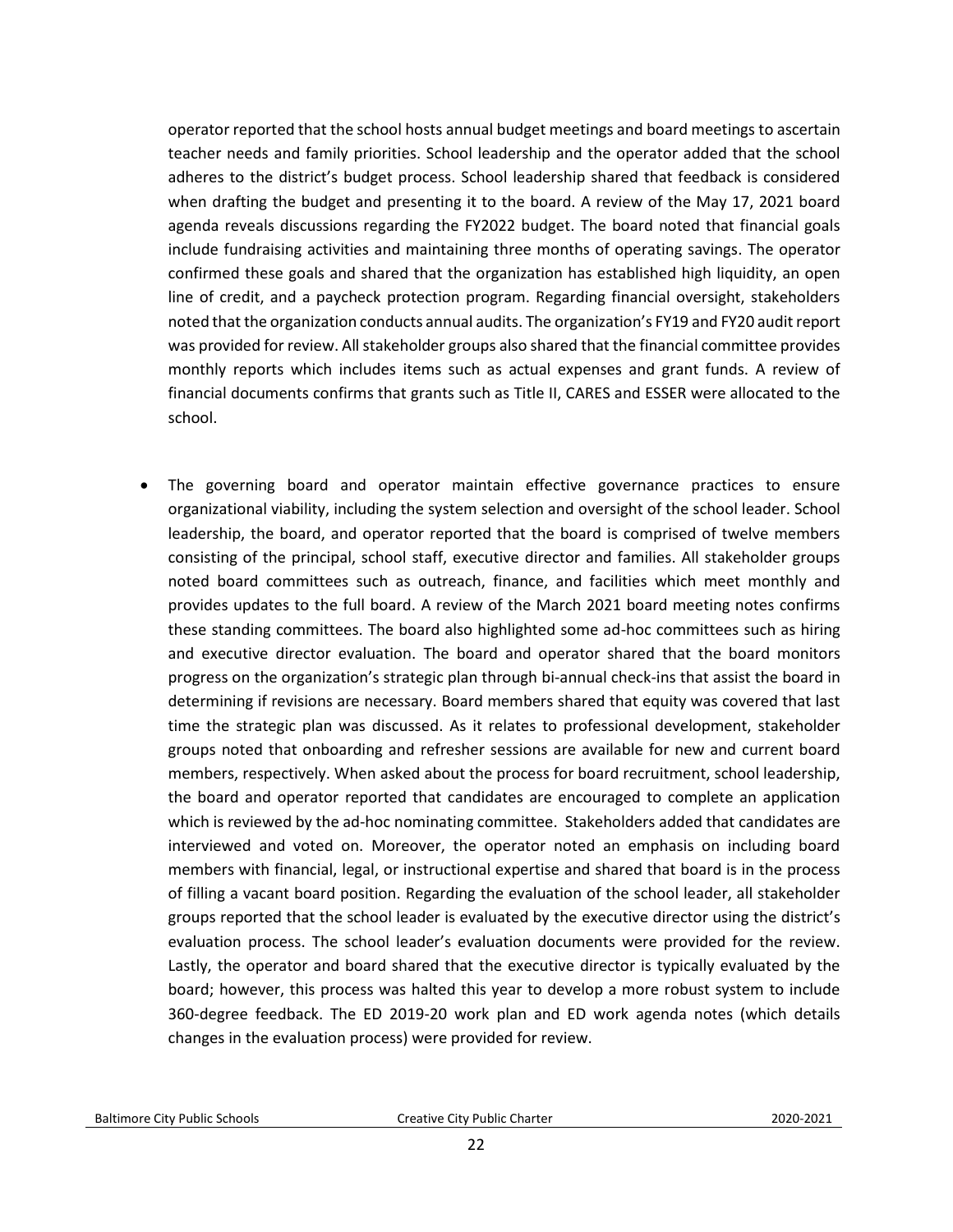### <span id="page-22-0"></span>APPENDIX A: SCHOOL REPORT COMMENTS

**Domain 1: Highly Effective Instruction** None

**Domain 2: Talented People** None

**Domain 3: Vision and Engagement** None

**Domain 4: Strategic and Professional Management** None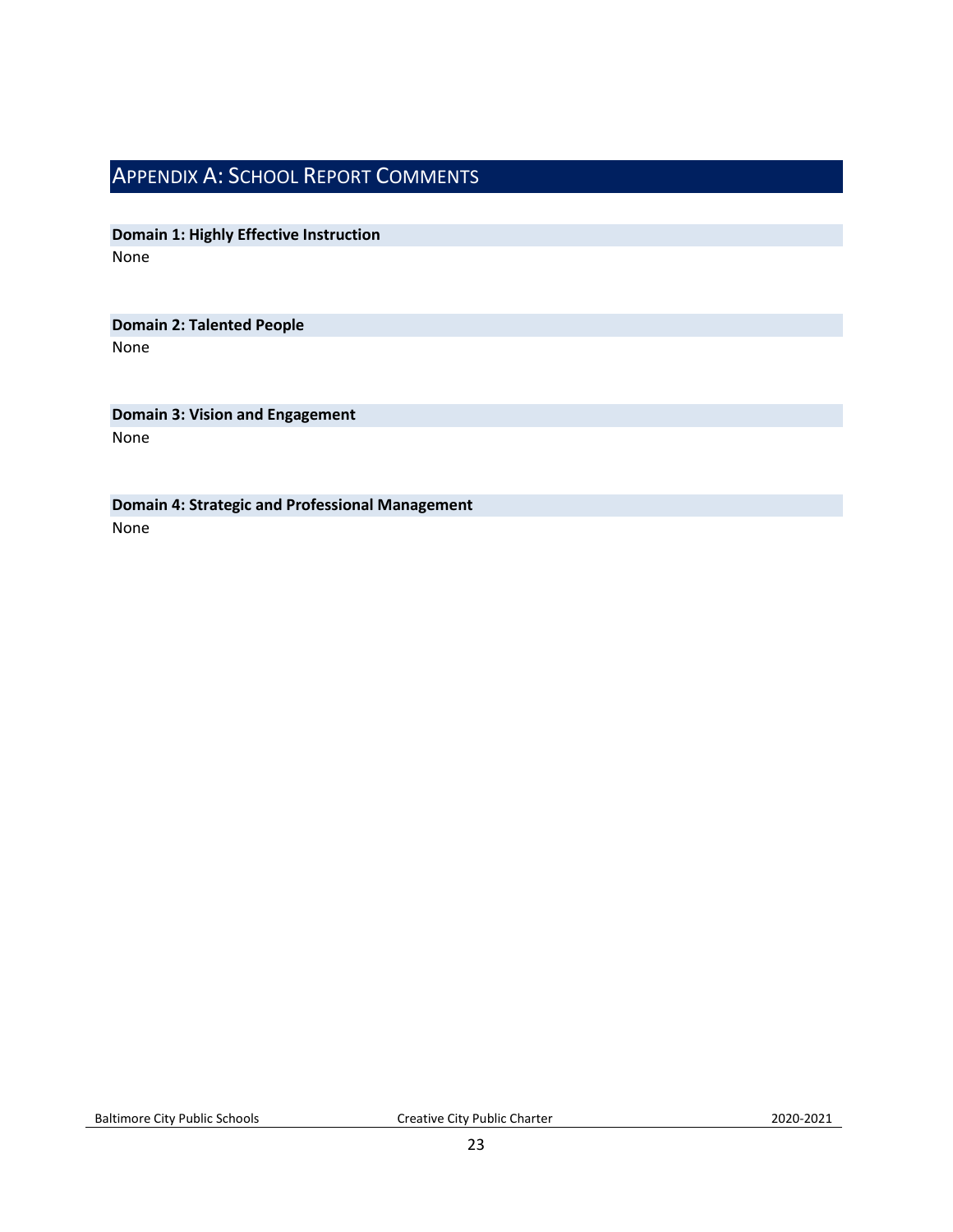### <span id="page-23-0"></span>APPENDIX B: SER TEAM MEMBERS

The SER visit to the Creative City Public Charter School was conducted on May 10-11, 2021 by a team of representatives from Baltimore City Public Schools and SchoolWorks.

**Team Lead/Writer:** Reginald Trammell is a Program Evaluator II in the Office of Achievement and Accountability in Baltimore City Public Schools. Reginald began his career in education in 2000 as an elementary classroom teacher with Baltimore City Public Schools. After a decade of providing direct service to scholars, he transitioned to the Office of Teaching and Learning as the Education Associate for Elementary and Middle School Mathematics. In this role, he wrote curriculum, modelled instruction and facilitated professional development opportunities for math instructors. In 2011, Reginald continued to support Baltimore City Public Schools through the work of the Engagement Office. Here, he served as a Family and Community Engagement Specialist and subsequently secured the role as Parent Involvement Manager. His responsibilities included coordinating district-wide learning opportunities for school staff on engaging of families and community members and supporting the district's Title I Parent Involvement Program. Reginald is currently earning his Administrator I Certificate to continue his mission of improving public education.

**Team Support:** Brianna Kaufman is the Manager for the School Effectiveness Reviews in the Office of Achievement and Accountability in Baltimore City Public Schools. Brianna began her career as an elementary art teacher in Bryan, TX. After obtaining her Master's degree, she interned and worked at a number of art museums in the education department including the: Dallas Museum of Art, The National Gallery of Art in DC, and the Walters Art Museum. In 2008, Brianna made the shift from art education to general education reform as a Program Manager at the Fund for Educational Excellence. There she managed a grant from the Bill and Melinda Gates Foundation that focused on College and Career Readiness. Prior to joining OAA, Brianna worked as the College and Career Readiness Education Specialist for Baltimore City Public Schools. Brianna holds a Bachelor's degree in elementary education from Texas Lutheran University, a Master's degree in Art Education from University of North Texas, and a Master's of Business Administration from Loyola University in Maryland.

**Team Support:** Kara Dunn is a consultant with SchoolWorks. As school quality reviewer, she has been a frequent team lead or team writer for school quality reviews and charter renewal visits in California, Colorado, Massachusetts, Maryland, New York, Pennsylvania, and Tennessee. She is also the CEO and consultant of ApogeeVision – a consulting firm that works with many public and private organizations in the areas of administration, facilitation, teacher and staff training, organizational and curriculum development, and program evaluation. She has been an educator for more than 15 years, serving K-12 students. Among many instructional positions, she has worked in Boston Public Schools as a teacher, district lead teacher, teacher trainer, instructional coach for math/science educators, and a school-based administrator. She graduated from Spelman College with a Bachelor of Arts degree in Educational Psychology. She has earned two Masters degrees – a Masters of Education from the University of Massachusetts, and Masters of Divinity from Gordon-Conwell Theological Seminary. She has served as an